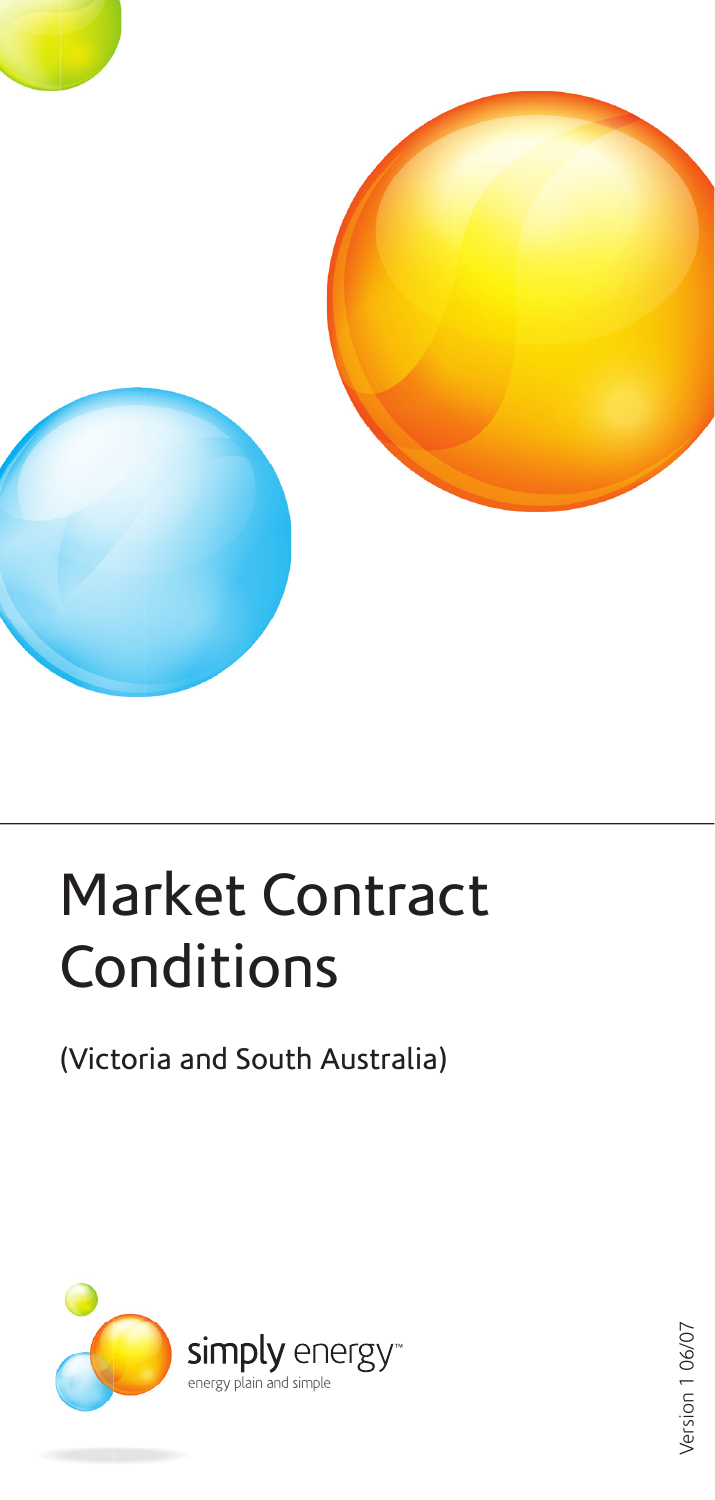## **Contents**

| 1              | <b>Application of Contract Conditions</b> | 1  |
|----------------|-------------------------------------------|----|
| $\overline{2}$ | About the Market Contract                 | 1  |
| 3              | <b>Energy Supply</b>                      | 4  |
| 4              | Your Obligations                          | 6  |
| 5              | Charges                                   | 8  |
| 6              | <b>Billing and Payment</b>                | 11 |
| $\overline{7}$ | Terminating the Market Contract           | 14 |
| 8              | Disconnecting and Reconnecting Supply 16  |    |
| 9              | <b>Security Deposits</b>                  | 11 |
|                | 10 Provision of Information               | 18 |
|                | 11 Confidentiality and Privacy            | 20 |
|                | 12 Liability                              | 20 |
|                | 13 Interruptions                          | 22 |
|                | 14 Last Resort Arrangements               | 23 |
|                | <b>15 General Provisions</b>              | 23 |
|                | 16 Complaints and Disputes                | 24 |
|                | 17 Interpretation                         | 25 |
|                | Privacy Statement                         | 31 |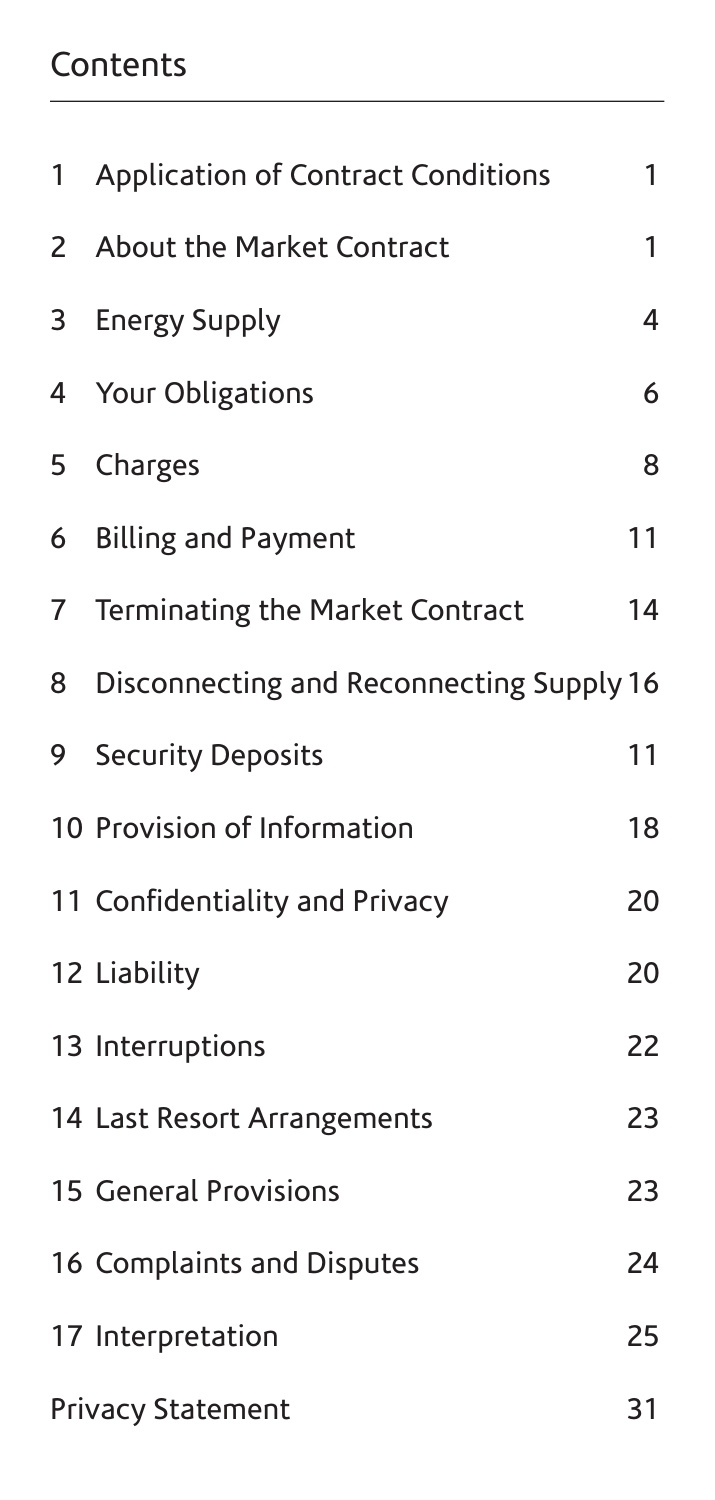The meaning of words printed like this and some other key words is explained at the end of these contract conditions ("contract conditions") (see condition 17.1).

## 1. Application of Contract Conditions

- 1.1 These contract conditions apply:
	- a. if you have agreed to purchase both electricity and gas from us, as two separate market contracts between you and us for the supply of electricity and gas respectively; or
	- b. if you have agreed to purchase one of electricity or gas from us, as a market contract between you and us for the supply of that form of energy.
- 1.2 If a condition relates to electricity or gas only, then it does not apply in a contract for the other form of energy.

## 2. About the Market Contract

## Content

- 2.1 The market contract for the sale and supply of energy applies to small customers of Simply Energy. The market contract consists of:
	- a. these contract conditions;
	- b. the *schedule* (including a price list if relevant):
	- c. in the case of voice recorded contracts, the verbal consent, as recorded;
	- d. any disclosure statement or price fact sheet; and
	- e. our privacy statement.
- 2.2 If you choose to pay your bills by an *automatic* payment option, instalment plan, payment card or other available payment option, then the additional conditions (if any) relating to that payment option will also apply.

## Formation

2.3 Unless the schedule specifies a later date, the market contract is entered into by you when you consent to our offer to supply energy to you by either signing and returning the *schedule* to us before the relevant offer expiry date or giving us your verbal consent to the relevant offer.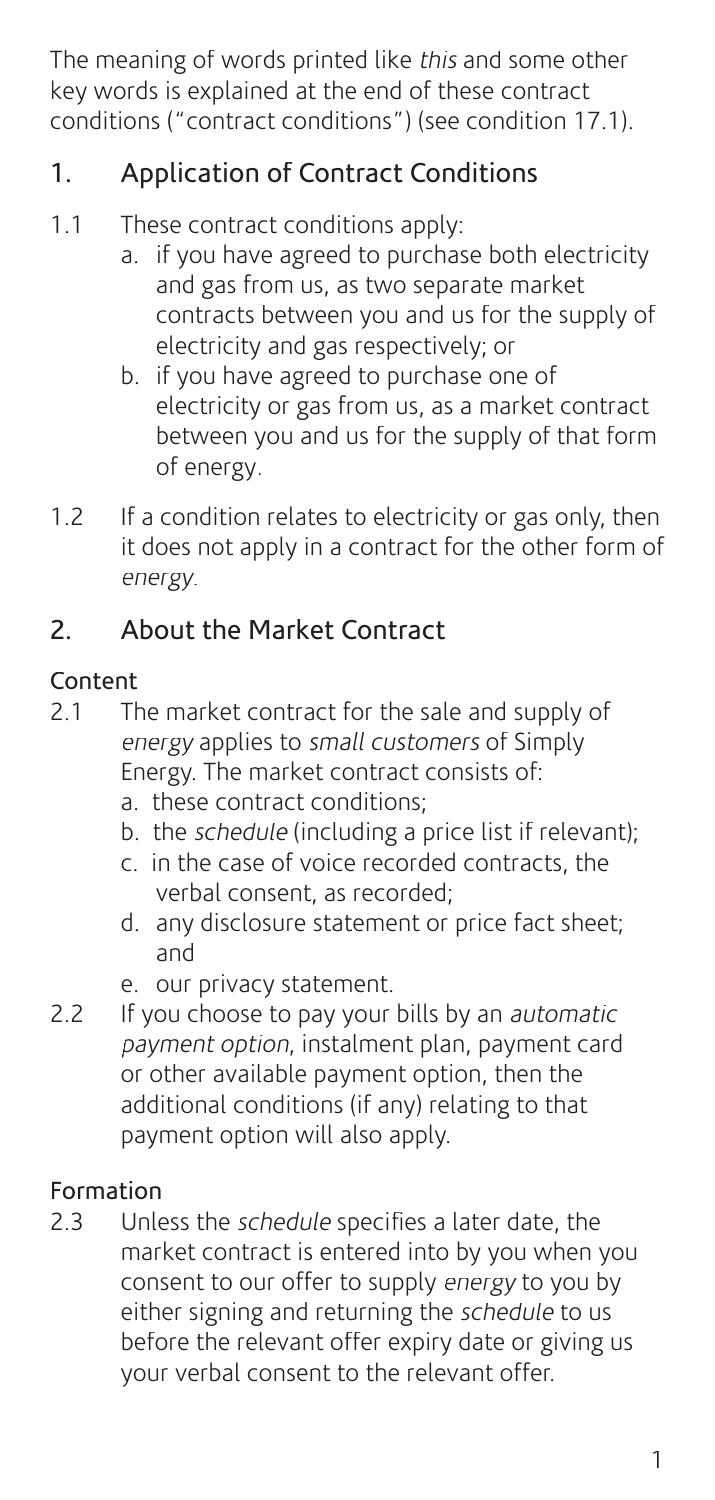- 2.4 Provided that we have not commenced the supply of energy to the premises, if:
	- a. we are not satisfied with the information you provide to us;
	- b. we are not satisfied with your supply. connection or metering arrangements (including not being satisfied that we are authorised to supply energy to the premises); or
	- c. we determine that you are not eligible to accept the offer contained in the schedule (for example, you are not a small customer), we may immediately terminate the market contract by notice to you. If we terminate the market contract under this clause, neither you nor we need to compensate the other as a result of the termination.

## Cooling-off period

- 2.5 You may cancel the market contract without penalty by giving us a written notice within the cooling-off period, being 10 business days from the latest of:
	- a. the day you entered into the market contract; or
- b. the day you received the verbal consent documents; or

c. any other date specified in the schedule. If you cancel the market contract during the cooling- off period, the market contract is rescinded and you and we must comply with the energy laws in respect of that cancellation.

2.6 If you do not cancel the market contract during the cooling-off period, all rights and obligations under it commence on the expiry of this cooling-off period.

## Term<br>2.7

The term of the market contract begins on the date we commence supplying energy to you and continues for the period stated in the schedule.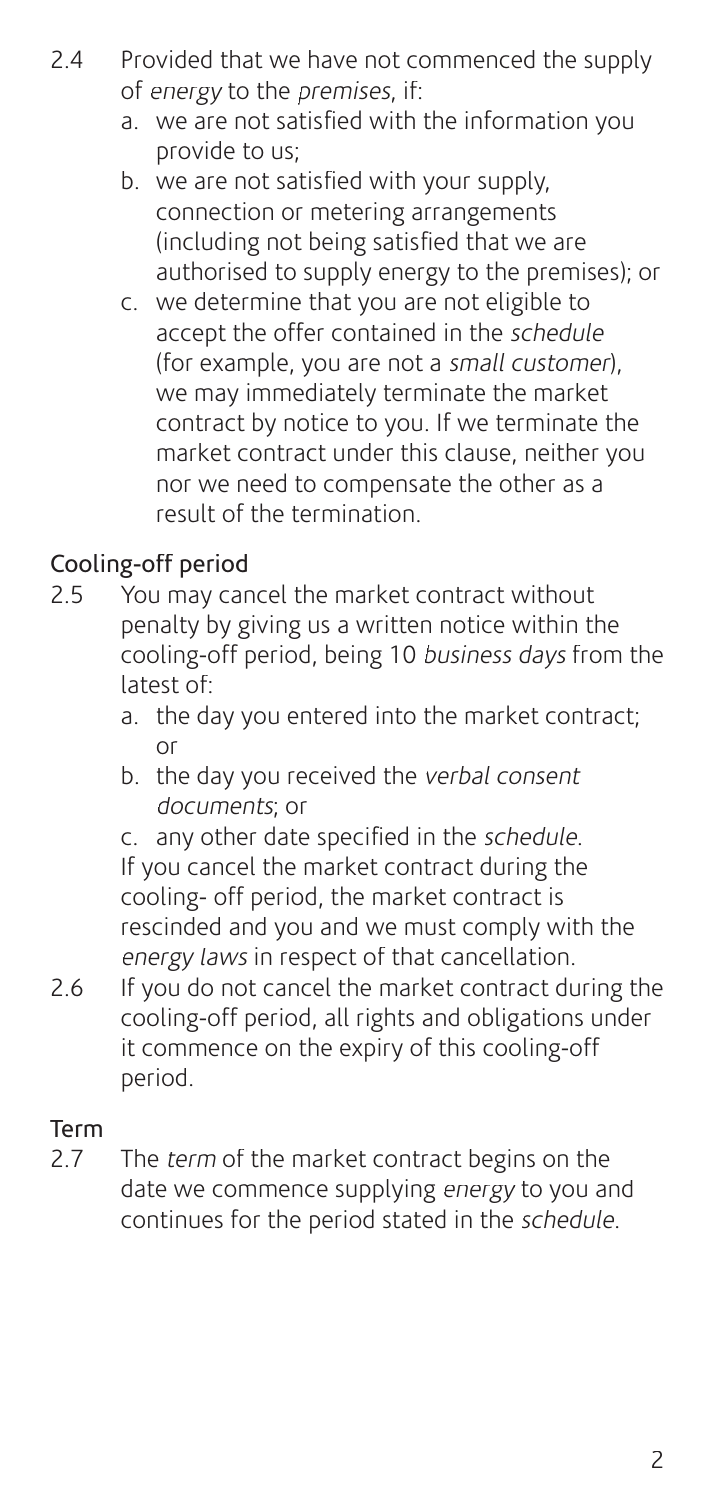## Extending the term

- 2.8 In accordance with the energy laws before the end of the term, we will send you a notice advising you of your energy supply options after the term expires. In that notice we may include an offer containing a proposal to vary the market contract by extending the *term* and the conditions of that extension. If you do not reject the offer within the period set out in the notice, you are taken to have accepted the offer and the market contract will be varied accordingly. If you give us a notice rejecting the offer, the market contract will terminate at the end of the term.
- 2.9 If the *term* ends without being extended or terminated under condition 2.8, then the market contract is to continue indefinitely on the same terms (including charges) until it is varied by agreement or is terminated.
- 2.10 If the contract has continued indefinitely after the end of the term under clause 2.9, then you or we may terminate the market contract by giving the other party at least 28 days' notice.

## Related documents

- 2.11 We will provide you with copies of our retail customer charter, our privacy statement (included at the end of this booklet), these contract conditions, the schedule and any disclosure statement in accordance with the energy laws.
- 2.12 In addition to these contract conditions, a range of energy laws, codes, guidelines and our retail licences govern your energy supply.
- 2.13 Your and our rights and obligations under the market contract are subject to, and supplemented by, the terms of the energy laws. The market contract should be read in conjunction with the energy laws.
- 2.14 In certain circumstances, we may be permitted to depart from the terms of the energy laws. If we do so, these departures will be included as special conditions in the schedule and we will obtain your consent to those departures in accordance with the energy laws.

## Multiple premises and portability

- 2.15 If you ask us to:
	- a. extend the market contract to additional premises; or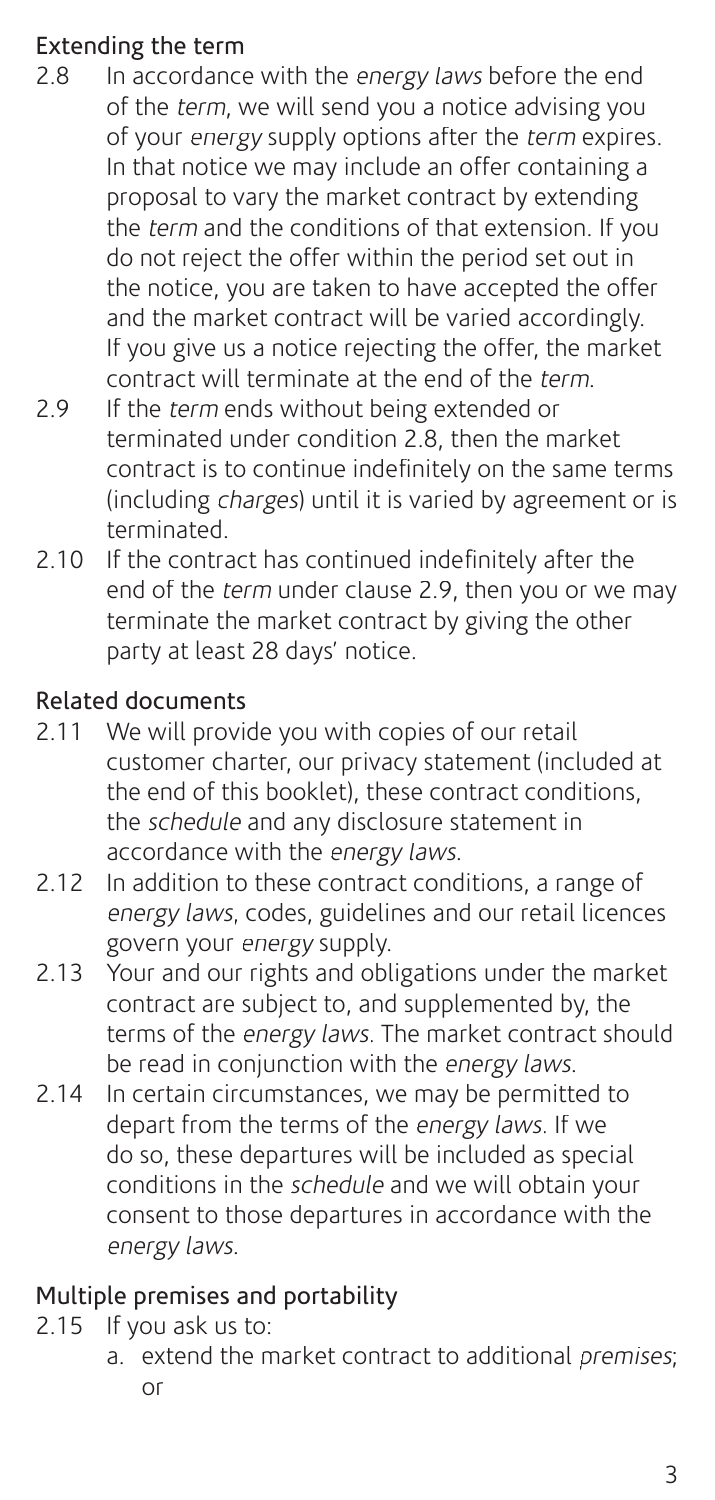- b. transfer the market contract to your new premises because you are moving, and the additional or new *premises* are in the same State as the existing *premises*, then:
- c. we may offer to incorporate those premises into your market contract (any such offer will specify the charges and other terms and conditions applicable to that premises);
- d. if you accept that offer, your market contract is taken to be amended accordingly; and
- e. if your market contract then applies to more than one premises, the rights under conditions 7 and 8 may be exercised in respect of any one or more of them without affecting the continued application of your market contract to any other remaining premises.

## 3. Energy Supply

## Our obligations

- 3.1 In return for the amounts you agree to pay us under the market contract, we agree to:
	- a. supply energy to the premises in accordance with the market contract, although your distributor physically delivers energy to your premises;
	- b. pay market charges and network charges;
	- c. if requested and where applicable, use our best endeavours to procure connection services from your distributor for the *premises* in accordance with the energy laws; and
	- d. comply with all relevant requirements imposed on us by the energy laws.

## Commencement of supply

- 3.2 The supply of energy under the market contract starts (subject to conditions 2.4 and 2.5):
	- a. if you are transferring from another retailer, on the *effective transfer date* notified to us by the market and system operator; or
	- b. if the supply of energy to the premises involves providing a new connection service, when the new connection service is provided and the supply point is operational.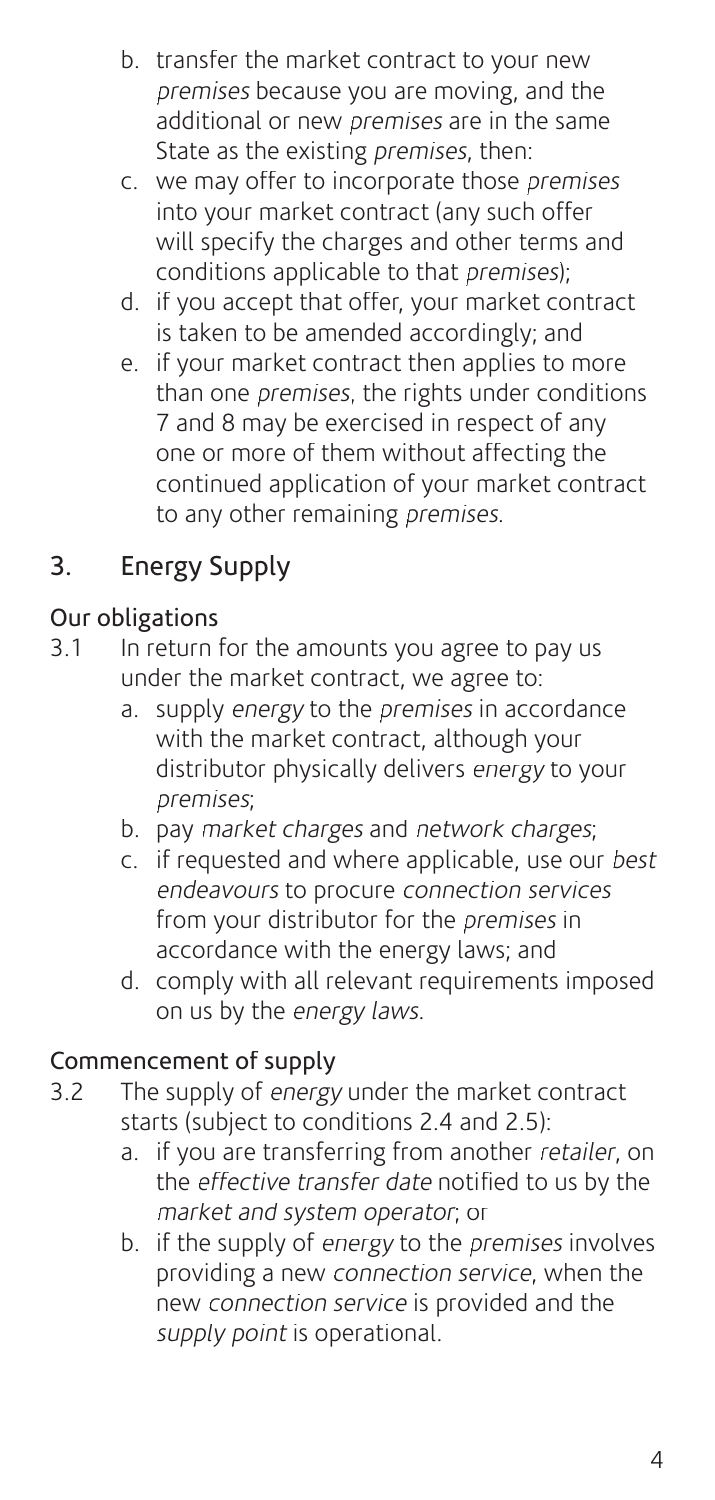## Transfer<br>3.3 If

- If you are currently with another retailer and are transferring to us, you acknowledge that by entering into the market contract with us, you are providing your explicit informed consent to the transfer.
- 3.4 You will continue to be supplied by that retailer until the transfer to us is complete.

#### New connection

3.5 Once you have made an application to us for connection of energy to your premises, we will where applicable arrange the connection as soon as practicable, and will contact your distributor no later than the next business day after your application to us (unless you make your own arrangements).

## Description, delivery and quality of energy

- 3.6 As your retailer, we are responsible for purchasing energy on your behalf. We do not control the delivery, quality or reliability of energy supply to the premises. This is the responsibility of the distributor who physically delivers energy to the supply point, not us.
- 3.7 Accordingly, the energy delivered to the premises may be subject to:
	- a. for electricity fluctuations in voltage, wave or frequency of electricity; and
	- b. for gas variation or deficiency in quality or pressure.
- 3.8 Your supply of energy may also be subject to interruptions and may not be continuous due to many factors, including factors relating to your distributor's network, or factors that are beyond our, or your distributor's, control, for example:
	- a. the distributor or the market and system operator interrupts supply to the premises;
	- b. the distributor's network, or a network to which the distributor's network is connected, fails; or
	- c. there are insufficient quantities of energy to meet the needs of all users.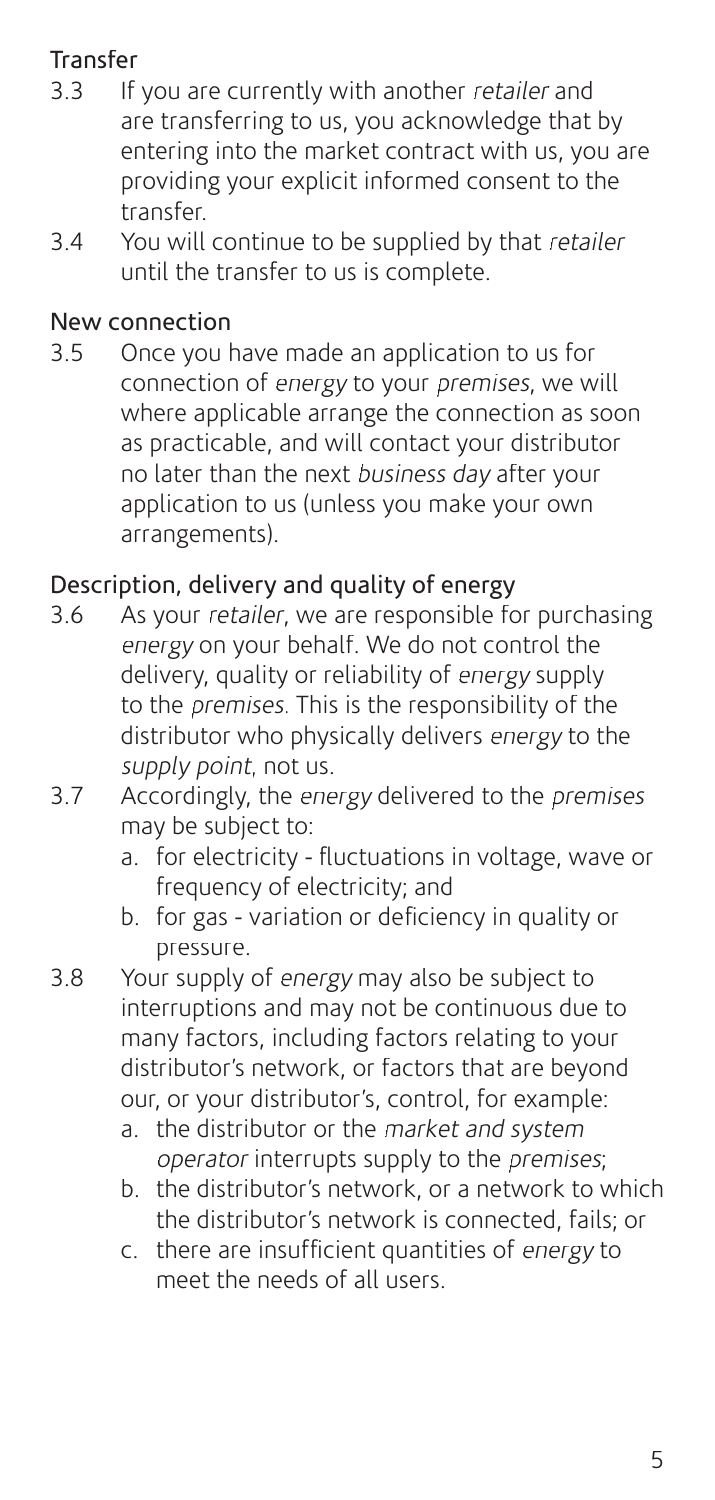## 4. Your Obligations

## General

- 4.1 Under the market contract, you must:
	- a. comply with the energy laws, including any relevant electricity and gas distribution codes and standards relating to energy (including the distributor's standards);
	- b. ensure that the distribution system and the reliability and quality of energy supply to other customers is not adversely affected by your actions, omissions or equipment;
	- c. notify us as soon as possible if your circumstances or any information relating to the energy supply under the market contract change;
	- d. if we supply you with gas and you are a residential customer, not use gas for nondomestic purposes other than for home office purposes;
	- e. not use energy in a manner which interferes with the distribution network or supply from that network;
	- f. not allow energy supplied to you under the market contract to be used other than at the premises or use energy at the premises supplied from another address;
	- g. not use energy supplied to you for a purpose inconsistent with the category of supply specified in the schedule;
	- h. not resupply energy supplied to you under the market contract unless we authorise such resupply in writing or unless permitted by law;
	- i. if we supply you with electricity, notify us if there is a life support machine in use at your premises; and
	- j. if you are a business customer, take reasonable steps to prevent loss on your side of the *supply* point which may be caused by any changes in the quality or reliability of energy supply.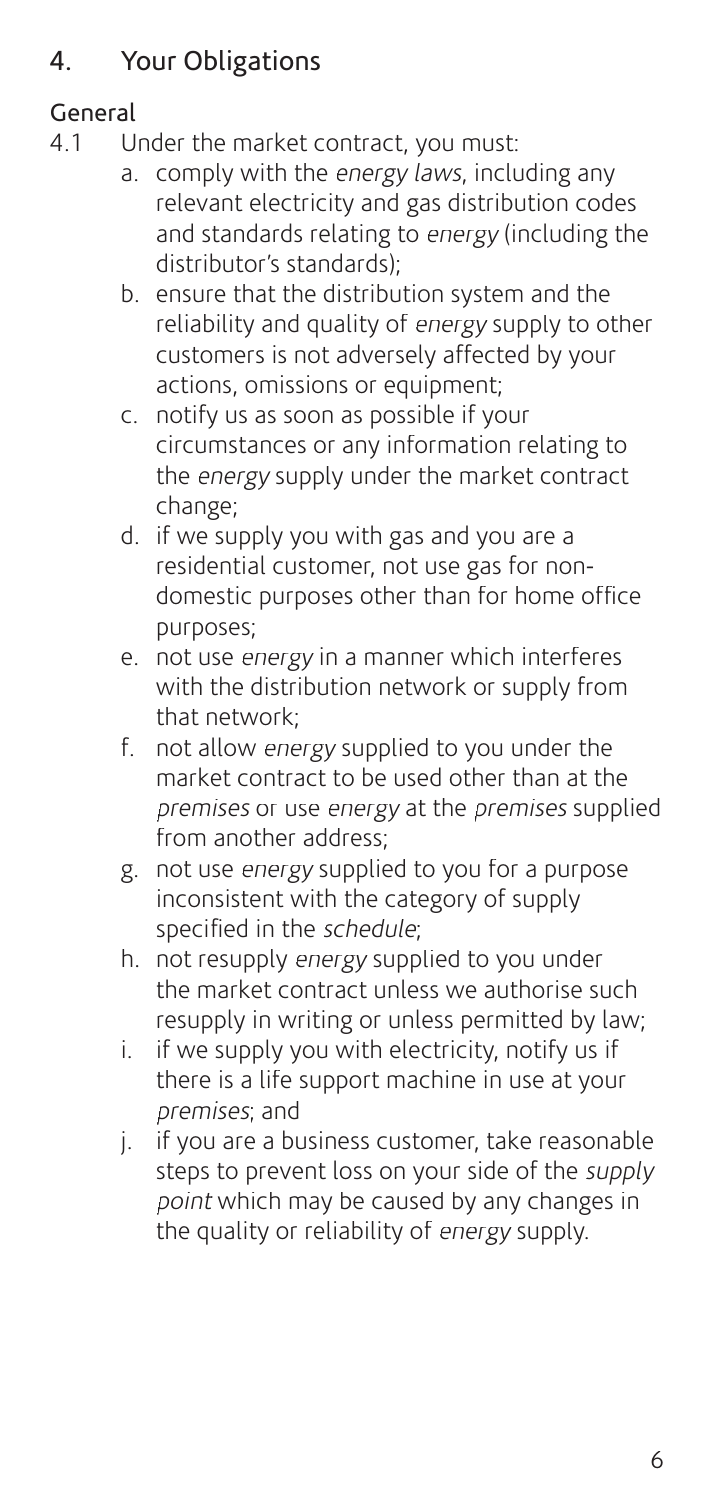## Meters and supply points  $4.2$  To facilitate the sup

- To facilitate the supply of energy to the *premises*. you agree to:
	- $a<sub>n</sub>$  make available sufficient land at the *premises* (to our reasonable satisfaction) to situate the meter and *supply point* (and any associated equipment) safely;
	- b. protect and not disconnect, by-pass, interfere with or damage the meter or supply point at your premises and promptly notify us of any problems with them;
	- c. give the meter readers, authorised persons and the distributor, information and safe, convenient and unhindered access at all reasonable times to the meter, the supply point and other related equipment at the premises for any reasonable purpose required; and
	- d. comply with any directions from us or the distributor about the meter or the supply point.

## Safety

- 4.3 To enable us to provide you with a reliable and safe supply of *energy*, you must at all times:
	- a. maintain all wiring, pipes, appliances and other energy equipment at the *premises* in a safe condition;
	- b. allow only accredited electricians and registered plumbers or gas fitters to perform any maintenance on your energy appliances and/or connections;
	- c. keep all vegetation, structures and vehicles at your premises clear of all electricity lines, gas installations and related equipment; and
	- d. advise us or your distributor of any matter (including changes to your energy equipment) that may threaten the health or safety of another person or threaten the integrity or safety of the distribution network.

## Emergencies

4.4 In the event of an emergency, you agree to comply with any directions given by your distributor or us in accordance with any energy laws.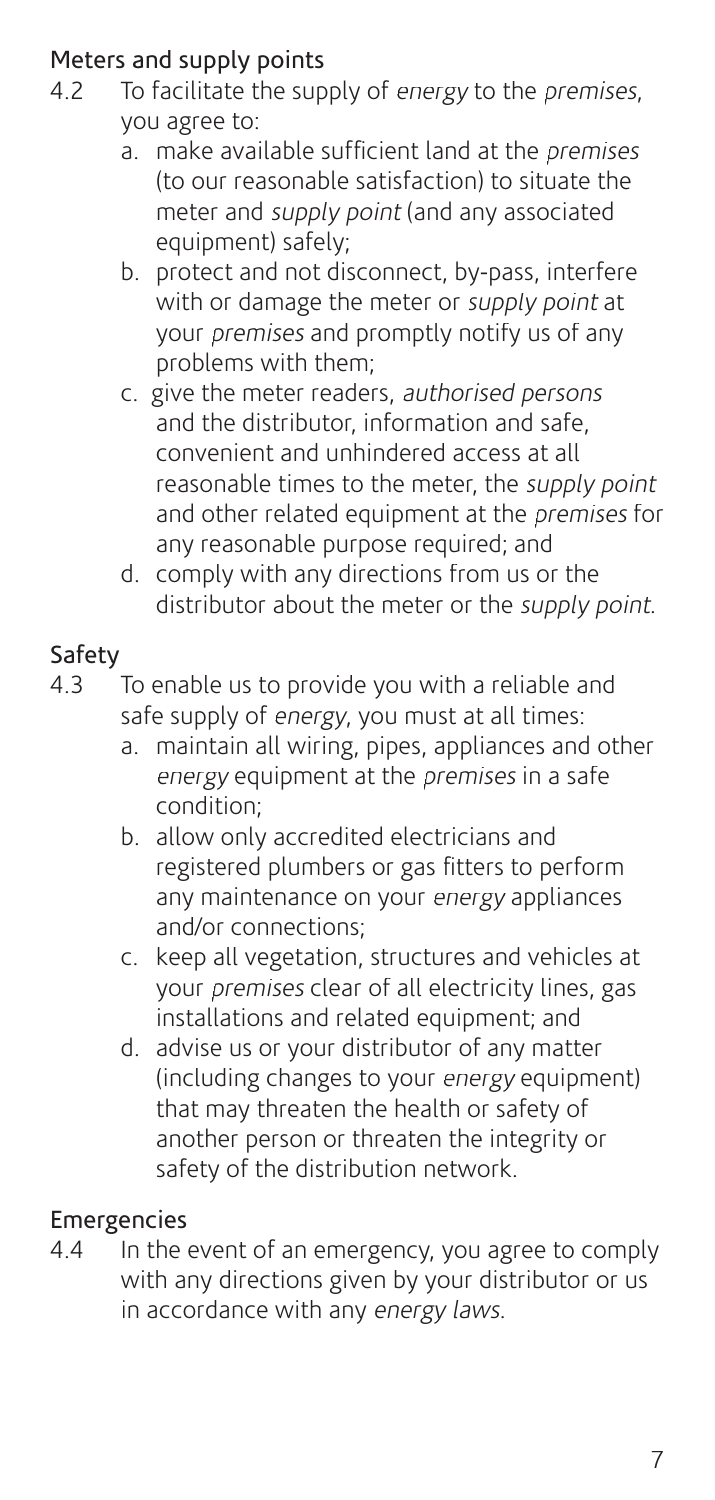## Supply to non-residential premises<br> $4.5$  If the market contract is for the

- If the market contract is for the supply of electricity and the premises are not used as a residence, you must:
	- a. within a reasonable time after we request, give us an annual forecast of your electricity demand for the *premises*: and
	- b. if you anticipate a material change in your electricity demand, give us at least 20 business days advance notice (you may also need to notify your distributor).
- 4.6 If your needs change or your demand for energy requires extra or replacement meters to be installed, you agree to meet the reasonable costs of installing, maintaining and reading them and any adjusted metering charges.

## 5. Charges

## Charges

- 5.1 You agree to pay us the *charges*.
- 5.2 The schedule sets out the rates you will be charged based on energy consumed at the premises. These rates comprise the following components:
	- a. the amount we charge for energy;
	- b. metering charges;
	- c. market charges;
	- d. network charges; and
	- e. for electricity only, emission charges.
- 5.3 The *schedule* may indicate that some rates (such as off peak rates) may not be available, depending on your meter. In those cases, we determine, by reference to your meter, as soon as practicable after the market contract commences, which of these rates apply. Your first bill will indicate the rates that apply.
- 5.4 If the schedule includes a charge that is a daily charge, we will bill you for that charge for each day of the term.
- 5.5 Any other charges are separately identified in the schedule or these contract conditions.
- 5.6 You are not liable to pay for any charges unless the amount of, or basis for calculating, the *charge* is set out in the market contract.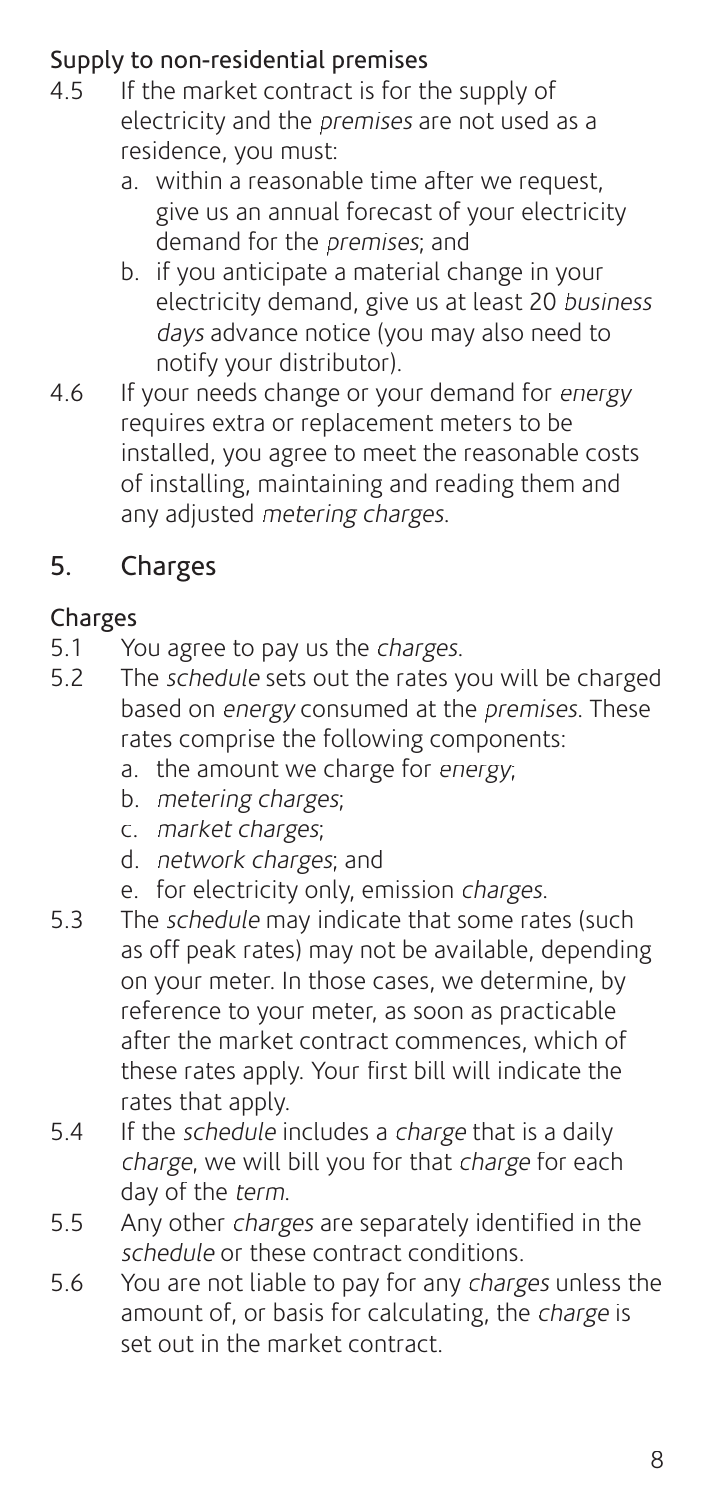## Varying charges

- 5.7 We may vary the rate or amount of any charges or impose any further charge in the manner set out in these contract conditions or the schedule. Unless the *schedule* indicates otherwise:
	- a. we may pass through to you the effect of variations applicable to metering charges, market charges, network charges and emissions charges. We may do this by varying the amounts you must pay us in connection with these items if they are varied by the distributor, market and system operator or other relevant third party, or we reasonably determine or estimate that the cost to us of any of them has varied;
	- b. we may vary a daily rate or other charge shown in the schedule if any component that makes up that *charge* is varied; and
	- c. we may vary the rate or amount of any charges or impose any further charge:
		- i. if there is a change to the loss factors;
		- ii. if there is any change in law;
		- iii. if the metering for the *premises* is changed;
		- iv. to the extent permitted by law and in respect of the supply of gas only, if the cost to us of purchasing, transporting, selling or supplying gas has increased due to an upstream event (including managing, mitigating or minimising the impact and price risks of that event). We will allocate the increased costs to our relevant customers on a pro-rata basis, based on the volume of gas purchased in relation to those relevant customers;
		- v. in respect of the supply of gas only, once during the second half of each calendar year, in accordance with the following formula:  $A = BxC$  where:

**D**  $A =$  the applicable charge payable from and including a particular date after the application of this formula  $B =$  the applicable charge payable immediately before that date  $C =$  the CPI for the last December quarter before that date  $D =$  the CPI for the second last December quarter before that date; or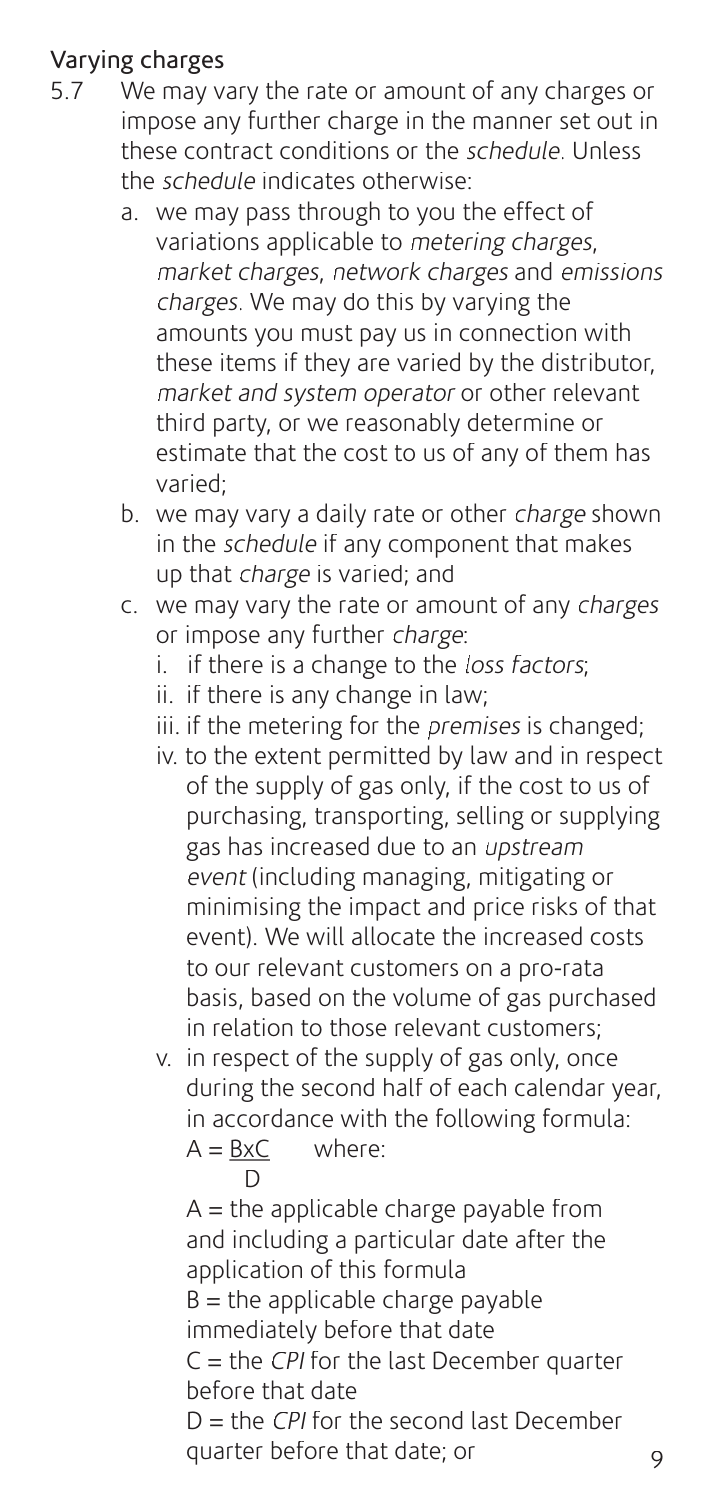- vi. to the extent permitted by law and in respect of the sale of electricity only, if the cost to us of the electricity we purchase for sale to you increases as a result of an electricity generator exercising any of its rights under hedging cover or similar arrangements with us (for example due to a generator force majeure event (such as an act of God, terrorism or, in certain circumstances, unexpected significant plant and equipment failure) or the pass through of additional costs a generator incurs as a result of a change in law, taxes, subsidies, market and system operator fees or transmission fees).
- 5.8 We will notify you, in accordance with any applicable energy laws, of variations to charges in writing (which may be via a bill message).

## Other charges

- 5.9 You also agree to:
	- a. pay us the reasonable costs we incur if you do not give access to the meter readers or you request an unscheduled meter reading;
	- b. pay us GST at the prevailing GST rate on any taxable supplies made by us in connection with the market contract;
	- c. pay any additional *charges* set out in the schedule which we are permitted to impose;
	- d. reimburse us (and pay us in accordance with the market contract) for other distributor charges;
	- e. pay for any services you request from us (including meter testing) unless the energy laws require us to provide that service free of charge or to reimburse you for the cost of that service;
	- f. pay us any administration fee set out in the schedule;
	- g. pay us any merchant service fees we incur when you use a payment option (but only where we have given you prior notice that we will recover this fee from you if you use this payment option); and
	- h. the extent permitted by energy laws, to pay us any late payment fee set out in the schedule, and/or interest on any late payment fee set by us from time to time in accordance with any energy laws.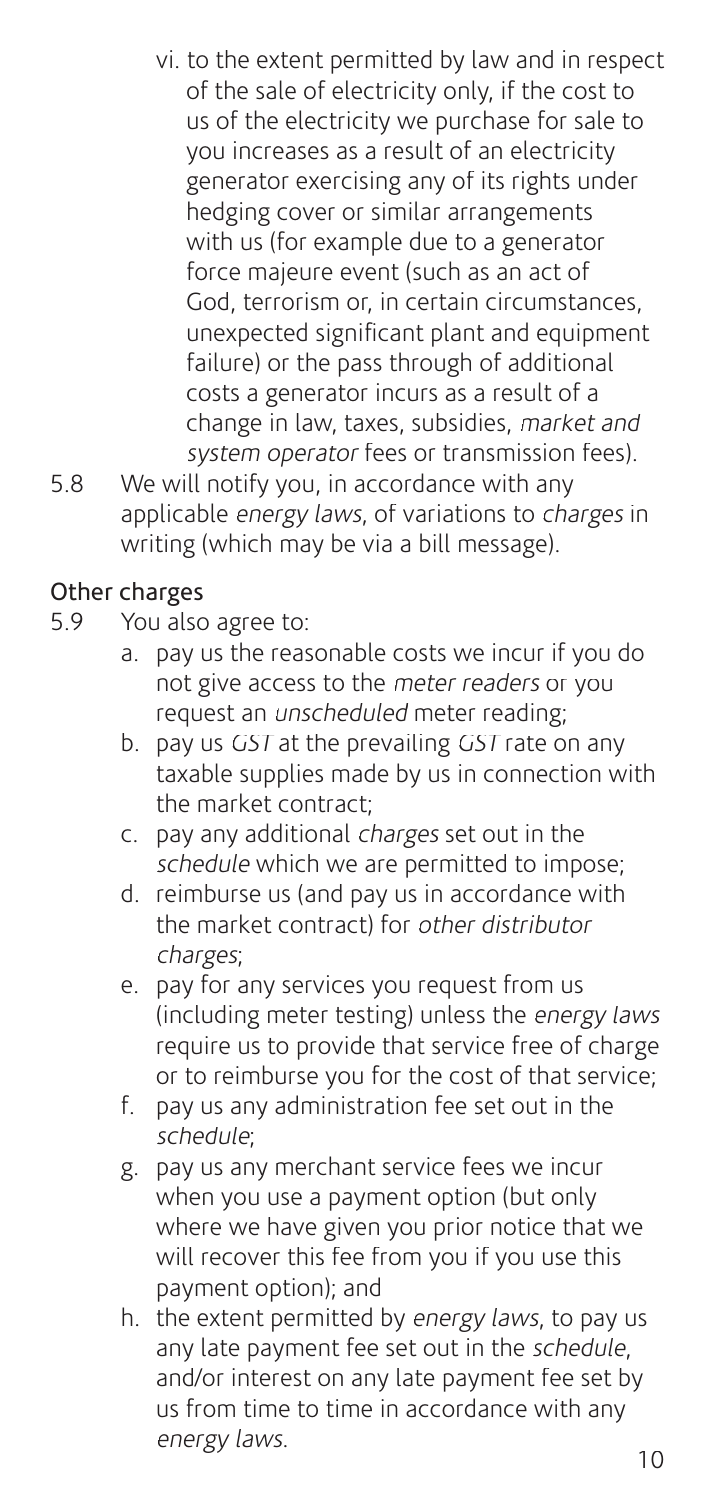## 6. Billing and Payment

## Metered consumption

6.1 We bill you by applying, on and from the date we start supplying you energy under the market contract, the applicable rate to the quantity of energy consumed at the premises based on an actual reading of the meter at the *supply point*. We will use our *best endeavours* to ensure that metered consumption is measured at least once in any 12 month period.

## Change of charges during a billing period

- 6.2 Where charges vary during a billing period, we will calculate your bill on a pro rata basis using:
	- a. the old charges up to and including the date of change; and
	- b. the new charges from the date of change to the end of the billing period.

#### Estimated consumption

- 6.3 If we:
	- a. do not have metered data from an actual meter reading;
	- b. are unable reasonably or reliably to base your bill on a reading of your meter; or

 c. are authorised to do so under the energy laws, we may base the bill on an estimate of the energy you have consumed for a relevant period determined in accordance with the energy laws.

6.4 If we subsequently obtain a meter reading or more reliable data, we will adjust your next bill as appropriate.

#### Form

- 6.5 We will provide you with a bill which complies with the *energy laws*. It will include:
	- a. the amount you must pay for energy consumed and services provided;
	- b. a graph to help you understand your energy usage;
	- c. the pay-by date;
	- d. payment options; and
	- e. contact numbers for enquiries and reporting faults and emergencies.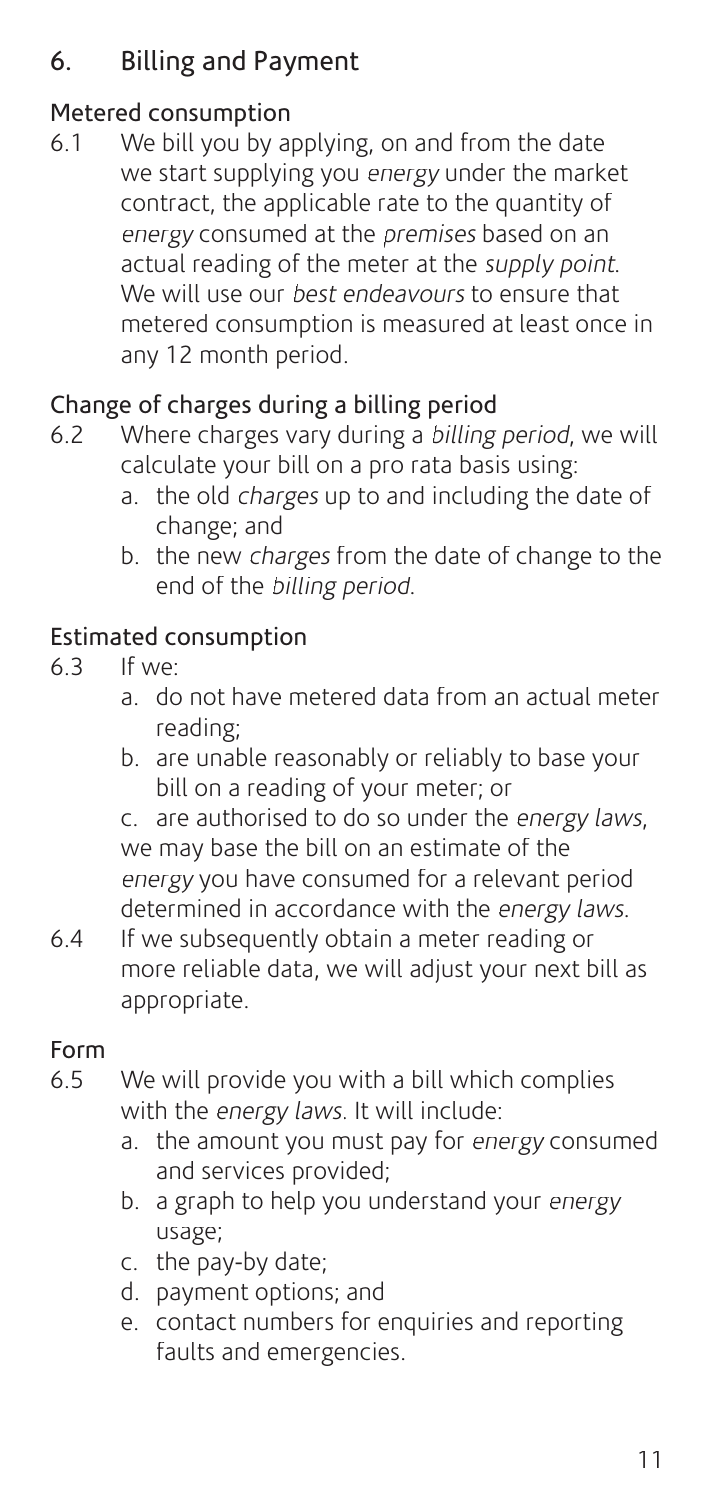#### Frequency

6.6 We will send you a bill as often as specified in the schedule.

#### Payment

- 6.7 You must pay your bills by the pay-by date specified on them (irrespective of the billing period), which will not be less than 12 business days from the date the bill is issued. Payments due on a non-business day may be paid on the next business day. Unless you use an automatic payment option, your bill is not paid until we actually receive the funds.
- 6.8 You may pay us in advance using any of the available payment options. We do not pay interest on (or refund before the contract ends) amounts paid in advance. For security deposits, refer to condition 9.

## Payment options

- 6.9 You may pay your bills by any payment option set out on your bill from time to time, including an automatic payment option, cheque or payment in person at Australia Post.
- 6.10 We will offer you the option of paying on an instalment plan where we are required to do so under the energy laws.

#### Bill reviews

- 6.11 You may request a review of a bill. The review will be undertaken in accordance with the energy laws. You must still pay that proportion of the bill required by the energy laws.
- 6.12 If the review shows the bill is correct, you must pay for the cost of any meter test or check of a meter reading or data (if you requested one) and pay any amounts outstanding. Should the review disclose an error, we will adjust the bill (subject to conditions 6.16 to 6.18).

## Undercharging and overcharging

6.13 If we have undercharged you or not charged you at all, we may recover this amount from you in accordance with the energy laws. Unless you have used *energy* illegally, the *energy laws* limit the period for which we can recover undercharged amounts. Please see our Retail Customer Charter for more details.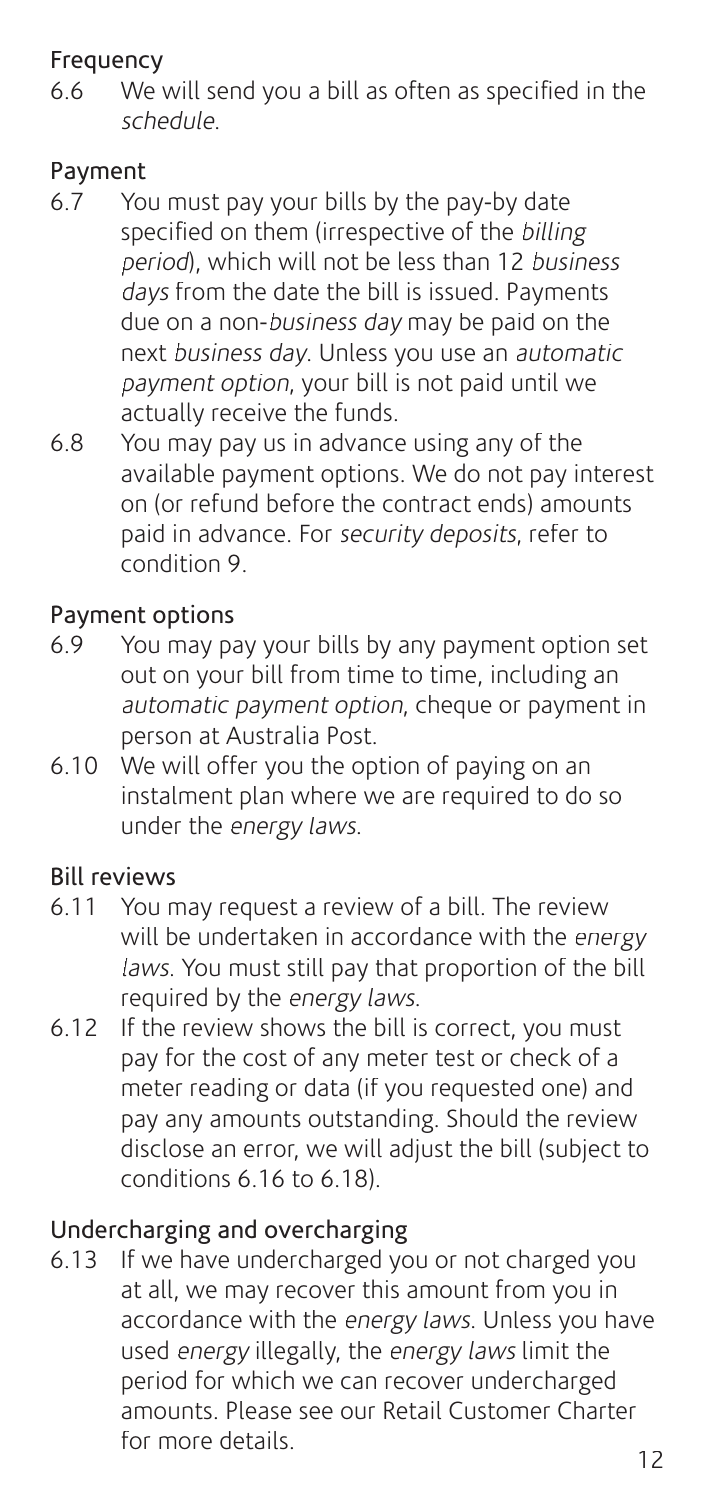- 6.14 If you request, we must provide a payment arrangement for you to pay the undercharged amount over a period equivalent to the period during which the undercharging occurred.
- 6.15 If you are overcharged, we will inform you within 10 business days of the date that we become aware of it and either repay the overcharged amount according to your reasonable instructions or credit the amount to your next bill as required under the energy laws.

### Overdue amounts

- 6.16 You must inform us if you are experiencing payment difficulties or if you require payment assistance. We may be able to assist you (see condition 6.20).
- 6.17 If we do not receive payment for a bill by the payby date (a payment later dishonoured or reversed is not a payment), we may:
	- a. if permitted by energy laws, charge you a late payment fee set out in the Schedule, and/or interest set by us from time to time in accordance with any energy laws;
	- b. if permitted by energy laws, require you to pay us our reasonable costs in connection with any dishonoured or reversed payments (which occur through your fault), in addition to the original payment amount; and
	- c. take all steps necessary (including legal proceedings) against you to recover the overdue amounts and our costs of doing so.
- 6.18 However, before taking these steps we will comply with the requirements under the energy  $\mu$  aws in relation to payment difficulties. Our Retail Customer Charter provides more details.

## Shortened collection cycles

6.19 If you are consistently late paying your bills and we have complied with the requirements of the energy laws, we may place you on a shortened collection cycle.

#### Payment difficulties and assistance

- 6.20 If you are experiencing difficulties paying your bills, we can offer you assistance, including:
	- a. advice about independent financial counselling;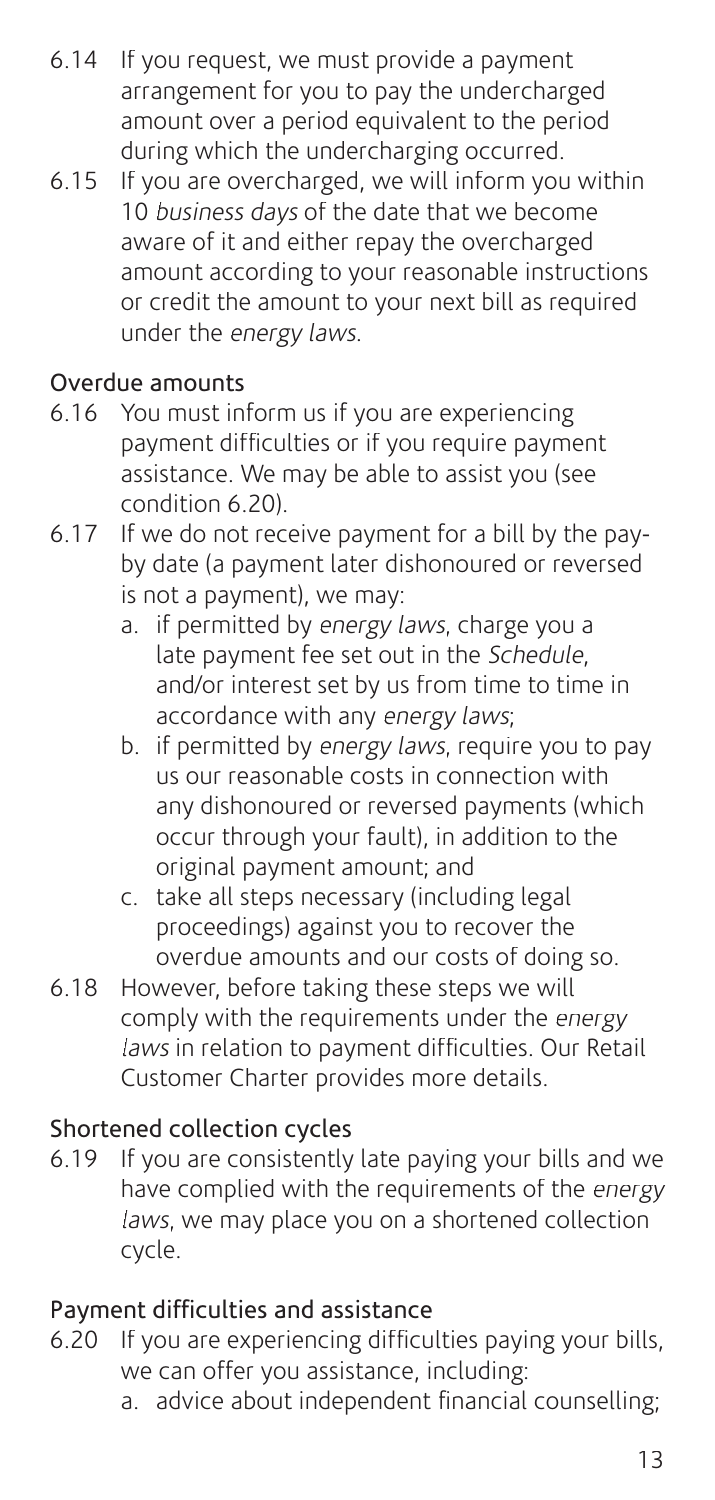- b. information about energy efficiency:
- c. information about various government assistance and concessions schemes; and
- d. in some cases, the option of an instalment plan depending on your eligibility and in accordance with the energy laws (see condition 6.21).

## Instalment plans

- 6.21 If you are an eligible residential customer, we offer you the ability to:
	- a. pay your bills by regular instalments in advance; or
	- b. pay any overdue amounts and future bills by regular instalments.
- 6.22 We are not obliged to provide small business customers with an instalment plan, but you may request us to consider this option and we may impose an additional charge if we accept your request.
- 6.23 You must pay each instalment amount by the agreed pay-by date. Unless you use an automatic payment option, an instalment is not paid until we actually receive the funds.

## 7. Terminating the Market Contract

#### Termination by us

- 7.1 We may terminate the market contract by giving you notice in writing if:
	- a. we exercise our right to arrange disconnection of the premises under condition 8.2 and you are no longer entitled to be reconnected;
	- b. you enter into a new contract with us, or transfer to another retailer, for the premises; or
	- c you are not, or cease to be, a small customer.
- 7.2 If the market contract is to be terminated because you are not, or cease to be, a small customer, and you have not entered into and satisfied all requirements for supply to commence under a new energy supply contract with us or another retailer. then from that date specified in the notice of termination, we agree to continue arranging supply on the same conditions as the market contract except that, by notice to you, we may vary the, or impose additional, charges. This condition survives termination of the market contract.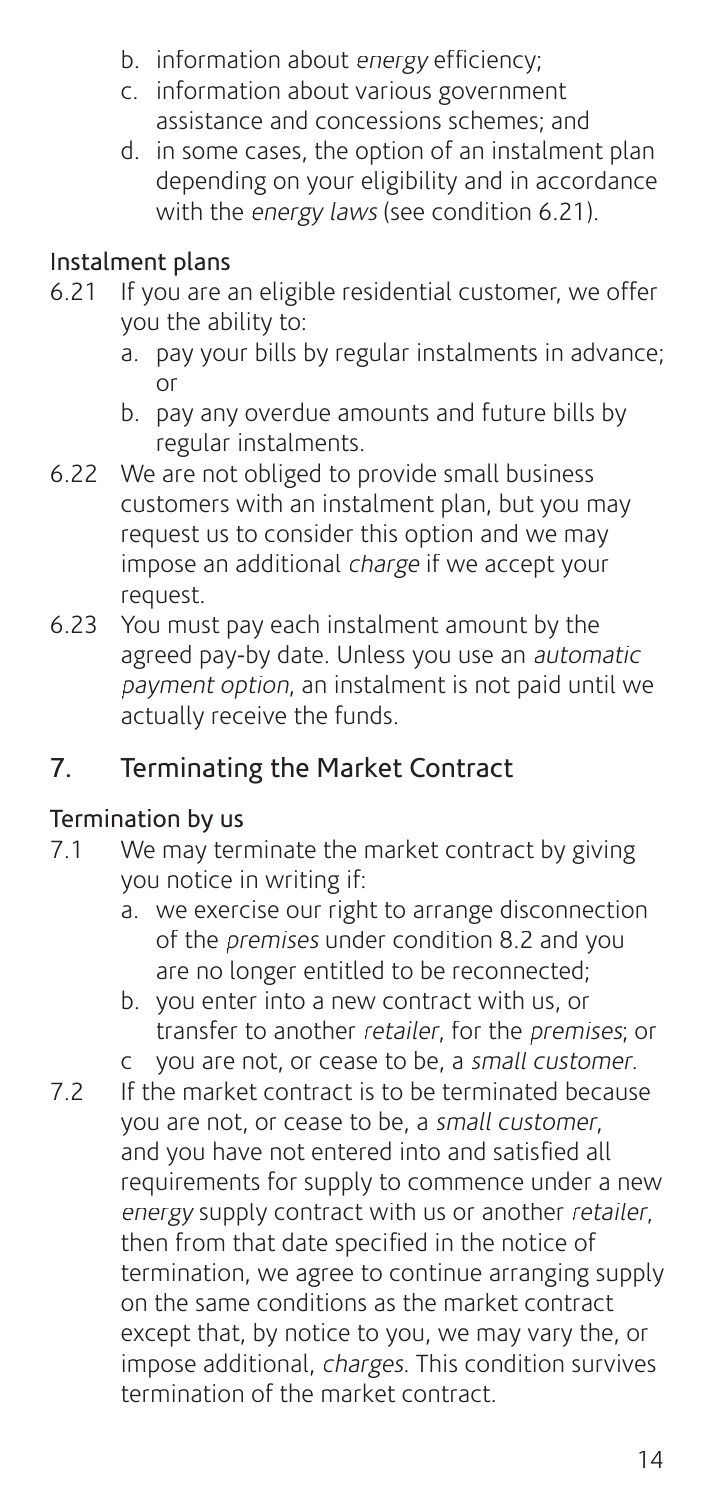## **Termination by you - general**<br>2.3 You must give us notice

- You must give us notice in accordance with the energy laws if you wish to terminate the market contract. Our Retail Customer Charter sets out the minimum period of notice. (If you are moving out of your premises, refer to conditions 7.6 to 7.8).
- 7.4 If you do not give us the required notice and we have not entered into a new energy supply contract for the premises, you will continue to be liable for all costs incurred until (whichever occurs  $first$ )
	- a. you have given us the required notice of termination; or
	- b. the supply of energy to the premises is disconnected or transferred to a new retailer.
- 7.5 Except as otherwise provided in these contract conditions and the energy laws, your transfer to another retailer, entering into a new contract with us, or moving out of the supply address, will constitute a termination of the market contract by you.

## Termination by you - moving out of the premises

- 7.6 You must give us advance notice of the date on which you intend to move out of your *premises*. and a forwarding address to which the final bill may be sent. The amount of advance notice required is set out in our Retail Customer Charter.
- 7.7 Unless we agree to add your new premises to the market contract or transfer the market contract to your new premises (see clause 2.15):
	- a. you terminate the market contract by moving out of your premises; and
	- b. you may be liable to pay an early termination fee even if you give us the required notice (see clause 7.10).
- 7.8 If you do not give us the required notice, you will be liable for charges at those premises until (whichever is the earliest):
	- a. another customer enters into an energy supply contract for the premises, which has become effective;
	- b. another retailer becomes responsible for the supply of energy to the premises;
	- c. the premises is disconnected;
	- d. we obtain a final meter read before the premises is disconnected: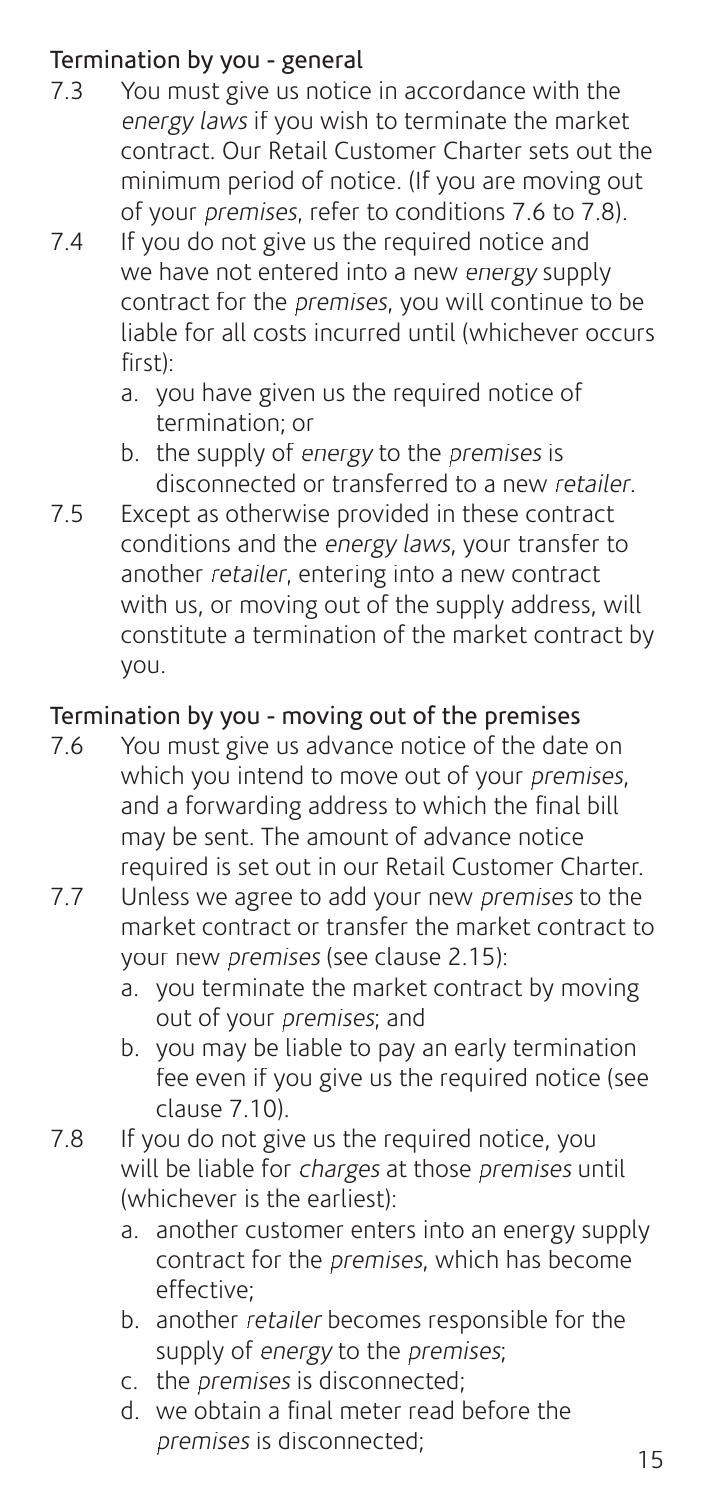- e. at the end of the required notice period once you do give us notice that you are or have moved out; or
- f. if you have been evicted or forced to move out, you give us notice that you have left the premises.

## Early termination fee

7.9 If:

- a. you terminate the market contract; or
- b. we terminate the market contract under clause 7.1 (such as if you are in default), before the end of the term,

 then (unless prohibited by energy laws) you must pay the termination fee specified in the schedule. This fee is payable even if you give us the notice required.

7.10 The termination fee is payable within 15 business days of us notifying you of the amount payable.

## Termination date

- 7.11 Termination under this condition 7 will not be effective until (whichever occurs last):
	- a. expiry of the notice period (if any) set out in the notice of termination;
	- b. a new energy supply contract for the premises takes effect between you and us (if applicable);
	- c. another retailer becomes responsible for the supply of energy to the premises (if applicable): or
	- d. if the premises are disconnected, when you have no right of reconnection.

## Effect of termination

7.12 Termination, or disconnection of supply because of it, does not affect our, or your, right to enforce any right arising before or on termination.

## 8. Disconnecting and Reconnecting Supply

#### Your right to disconnect

8.1 You have a right to request disconnection. Once you ask us to disconnect, we arrange disconnection of the premises through the distributor in accordance with your request.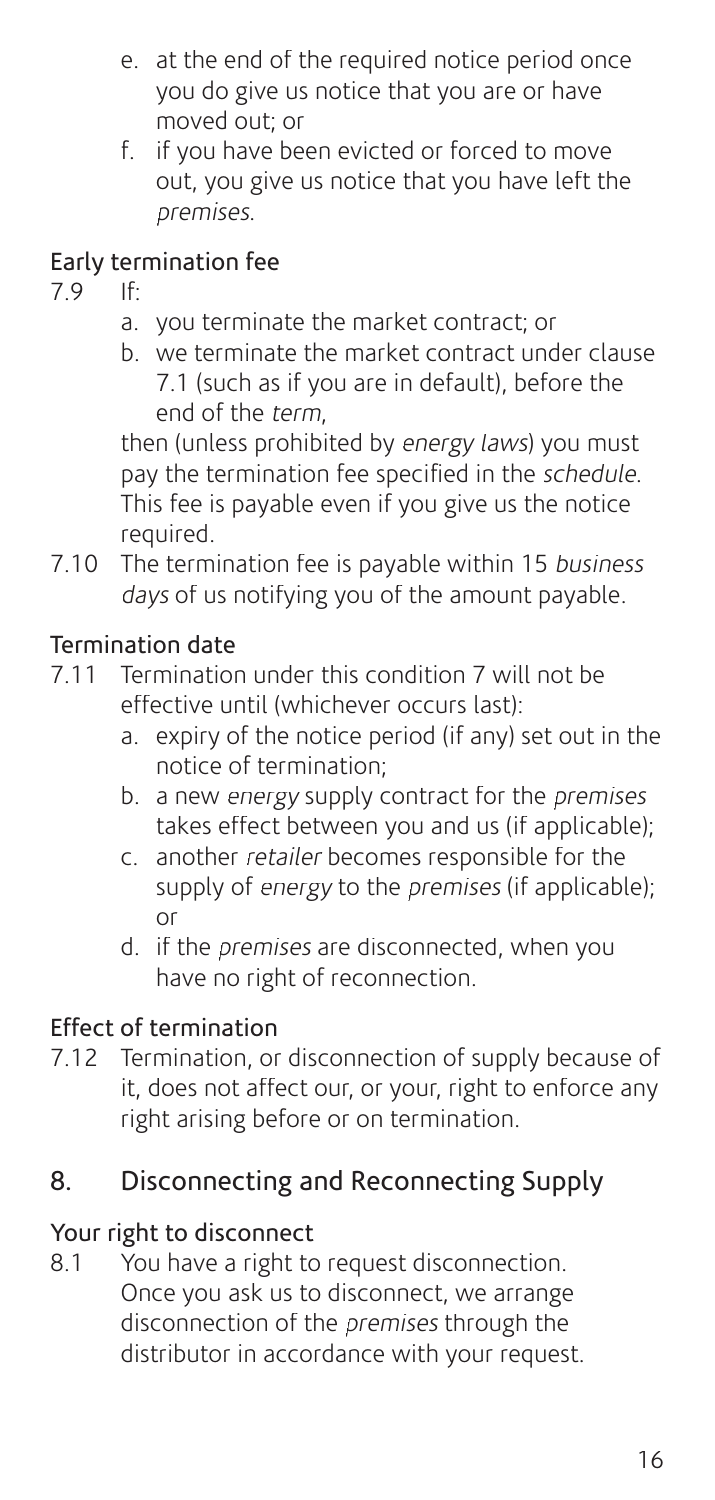## **Our right to disconnect**<br>8.2 Subject to condition

- 8.2 Subject to condition 8.3, and provided that we comply with the energy laws, we may request the distributor to disconnect the *premises*:
	- a. if you fail to pay an amount owing to us by the relevant pay-by date;
	- b. if you refuse, when required by us, to provide a security deposit;
	- c. if you deny access to your meter for the purpose of a reading for three consecutive billing period cycles;
	- d. if you are using energy illegally (see condition 4.1) $\cdot$  or
	- e. on other grounds permitted by the energy laws.
- 8.3 We will give you written notice of our intention to disconnect your supply, in accordance with energy laws, unless disconnection is due to an emergency or for health and safety reasons or illegal use of energy.
- 8.4 You must co-operate with and assist us, the distributor and authorised persons in respect of any disconnection.

## Restriction on disconnection

- 8.5 We must not arrange to disconnect your supply of energy while:
	- a. an application is pending from you for a relevant rebate, concession, grant or relief scheme (you agree to notify us if this is the case), or assistance under any payment plan operated by us, that is available to our customers; or
	- b. a life support system that relies on electricity for its operation is in use at the *premises*. You agree to notify us if this is the case.
- 8.6 We must not arrange to disconnect supply in relation to any non-payment by you while:
	- a. an amount payable is less than any amount specified under energy laws from time to time;
	- b. you have an unresolved complaint about the bill with the *Ombudsman* or another external dispute resolution body; or
	- c. the charge outstanding is not for the supply or sale of energy.
- 8.7 We will only arrange disconnection of your supply at times, and on days, and within the period permitted by energy laws.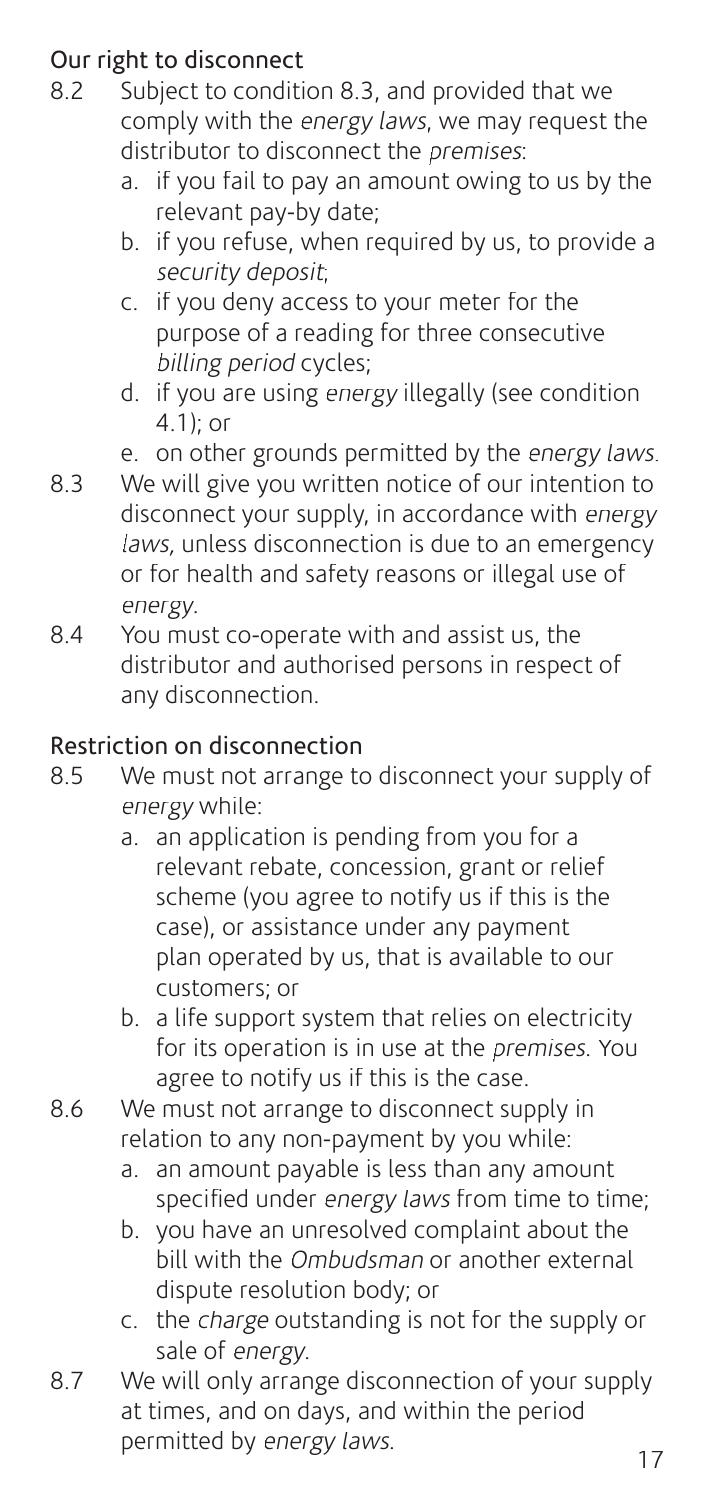## No obligation to supply

- 8.8 Nothing in this condition 8 affects the right or obligation of any person under energy laws to refuse to supply, or to arrange for the supply of, energy to the premises to be disconnected.
- 8.9 While any disconnection or interruption continues, our obligation to supply the premises with energy is suspended.

#### Disconnection not termination

8.10 Disconnection of the *premises*, for any reason, does not constitute a termination of the market contract, nor does it prevent us from terminating the market contract under clause 7.

#### Reconnection

- 8.11 We will arrange for you to be reconnected where required by the energy laws.
- 8.12 If your supply has been disconnected as a result of any of the following breaches by you:
	- a. non-payment of a bill;
	- b. your meter not being accessible;
	- c. you obtaining supply otherwise than in accordance with the energy laws; or
	- d. refusing to provide a security deposit, and you:
	- e. rectify this breach within the time specified and in accordance with the energy laws;
	- f. comply with all other energy laws; and
	- g. pay any associated charges (including reconnection charges), we will arrange for you to be reconnected, upon your request, in accordance with the energy laws.

## 9. Security Deposits

- 9.1 We may require you to provide us with a security deposit in accordance with the energy laws if:
	- a. you owe money to other retailers which is more than the amount specified under the energy laws;
	- b. you have illegally used energy in the past 2 years (see condition 4.1);
	- c. you have not provided acceptable identification to us;
	- d. you have an unsatisfactory account payment record or credit rating; or
	- e. we are otherwise permitted under the energy  $laws.$  18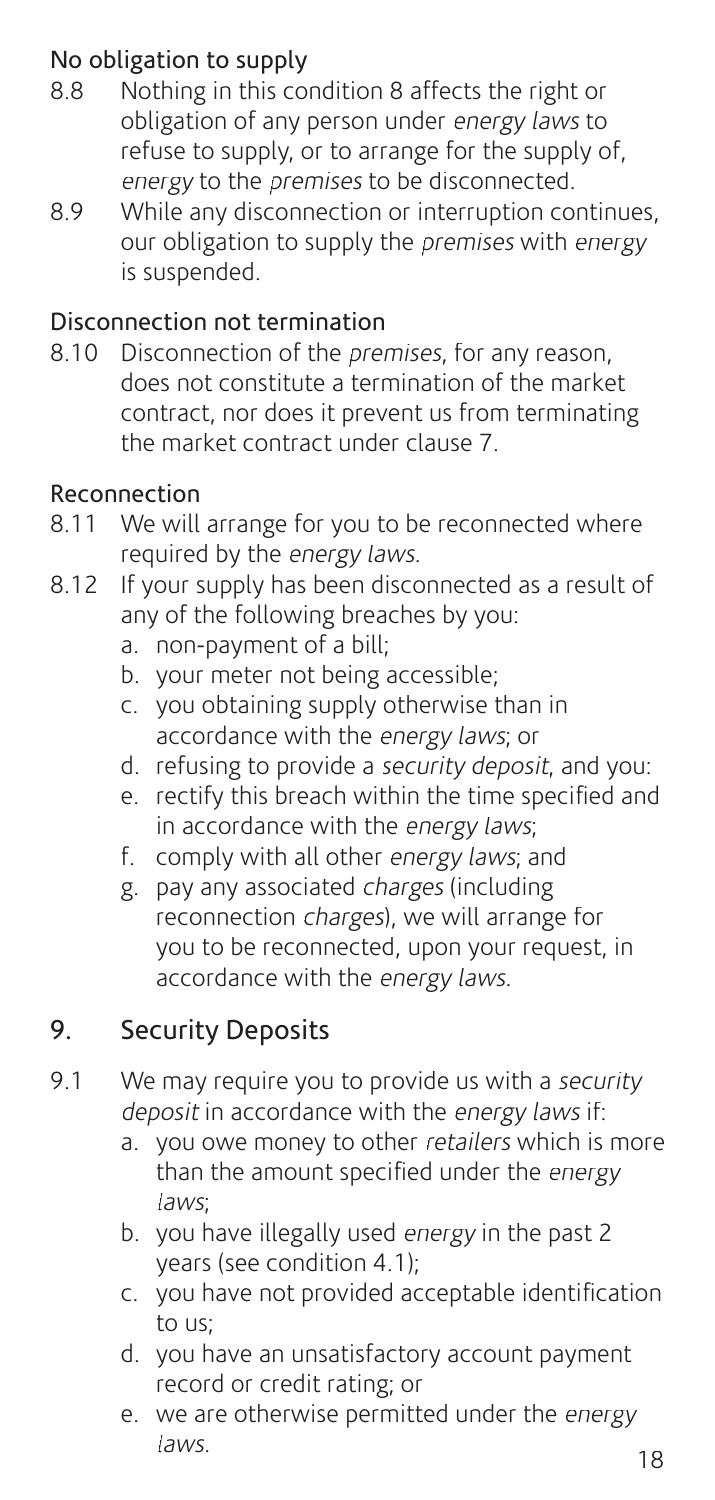9.2 The amount of the security deposit will be calculated in accordance with the energy laws (including any increase in the deposit).

#### Time for payment

9.3 You agree to provide the security deposit within 10 days after we request it.

## Content

9.4 Cash or securities provided as a security deposit are to be transferred to us absolutely and not by way of security.

## Use of the deposit

- 9.5 We may apply a security deposit against, or draw on it for, any amount you owe us under the market contract in accordance with the energy laws, but not otherwise.
- 9.6 We may set-off against amounts you owe us any money we owe you unrelated to any security deposit, in accordance with the energy laws. Application of a security deposit or the set-off of any amount we owe you does not affect any other right we have against you for amounts you owe us.

## Return of the deposit

9.7 If you pay your bills by their pay-by date for a minimum period specified by the *energy laws*. we will either credit the amount of the *security* deposit to your next bill or return it according to your reasonable instructions, together with accrued interest (if applicable), in accordance with the energy laws.

## 10. Provision of Information

- 10.1 On request, we will provide you with:
	- a. general advice about energy efficiency and how to reduce your residential energy costs;
	- b. advice about how, from whom and at what estimated cost, a residential customer may arrange for an energy audit of premises;
	- c. advice on the typical running costs of major domestic appliances;
	- d. historical billing information in accordance with the energy laws;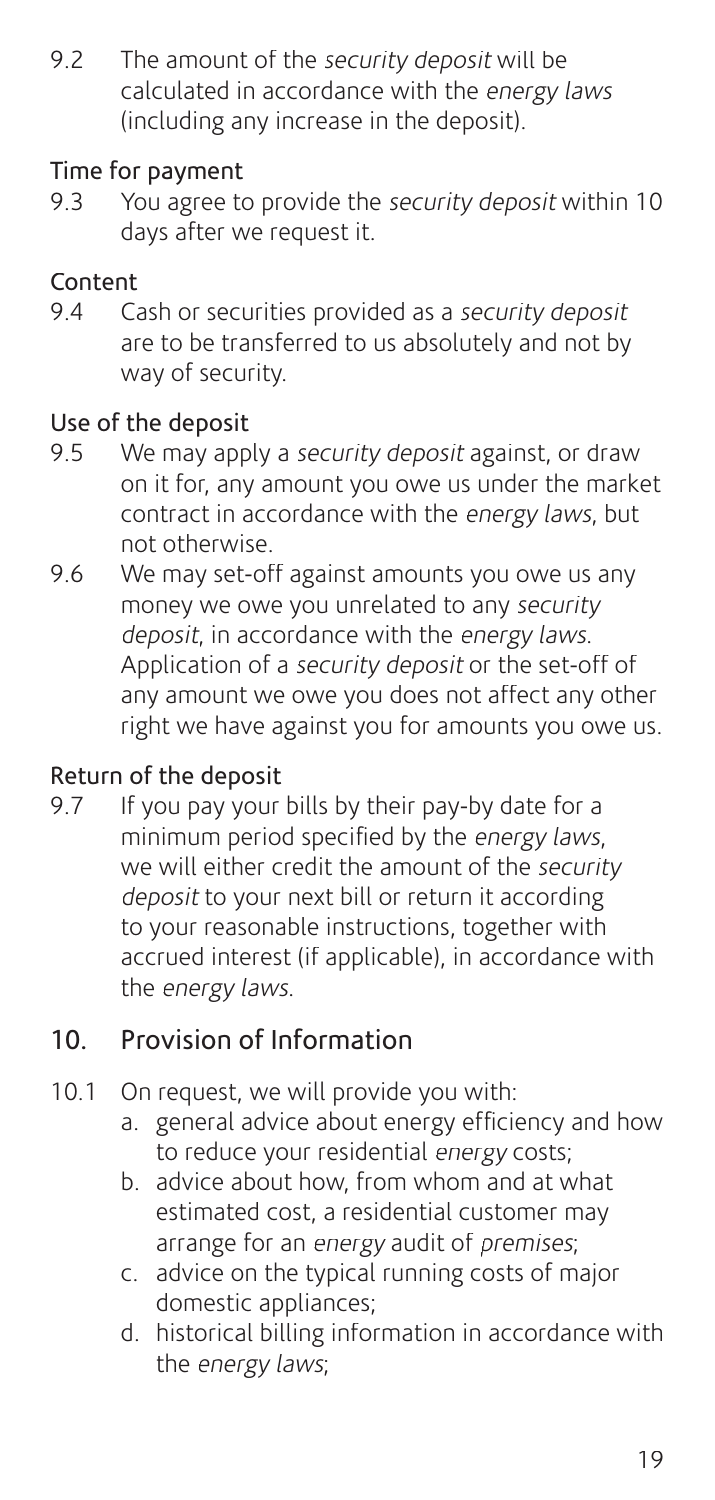- e. further copies of our retail customer charter, privacy statement, these contract conditions, the *schedule* and any disclosure statement (we may charge a reasonable fee for doing so, where permitted); and
- f. a copy of other documents as required by the energy laws (in large print if required). If permitted, we may charge a reasonable fee for doing so.

## 11. Confidentiality and Privacy

- 11.1 All the details of the market contract are strictly confi dential. You and we must not disclose them to another person unless:
	- a. you or we have the consent of the other;
	- $\overline{b}$  you or we are required to do so by law:
	- c. the details have become publicly available; or
	- d. as provided in our privacy statement.
- 11.2 These obligations on confidentiality continue after the market contract ends or is terminated.
- 11.3 We comply with the Privacy Act 1988 (Cth). Details about our commitment to privacy are set out in our privacy statement.

## 12. Liability

## Responsibility

12.1 We are not responsible for, and you accept all risks in respect of, the control and use of electricity on your side of the *supply point* and the control and use of gas on the premises.

#### Uncontrollable events

- 12.2 Your or our obligations under the market contract are suspended to the extent to which they are affected by an event outside your or our control (this does not include an inability to pay money).
- 12.3 The person affected must give prompt notice of the event outside their control, to the other, in accordance with any applicable energy laws.

#### No warranties

12.4 Nothing in the market contract is to be taken to exclude, restrict or modify any condition or warranty that we are prohibited by law from excluding, restricting or modifying. However, all other conditions and warranties, whether or not implied by law, are excluded.  $20$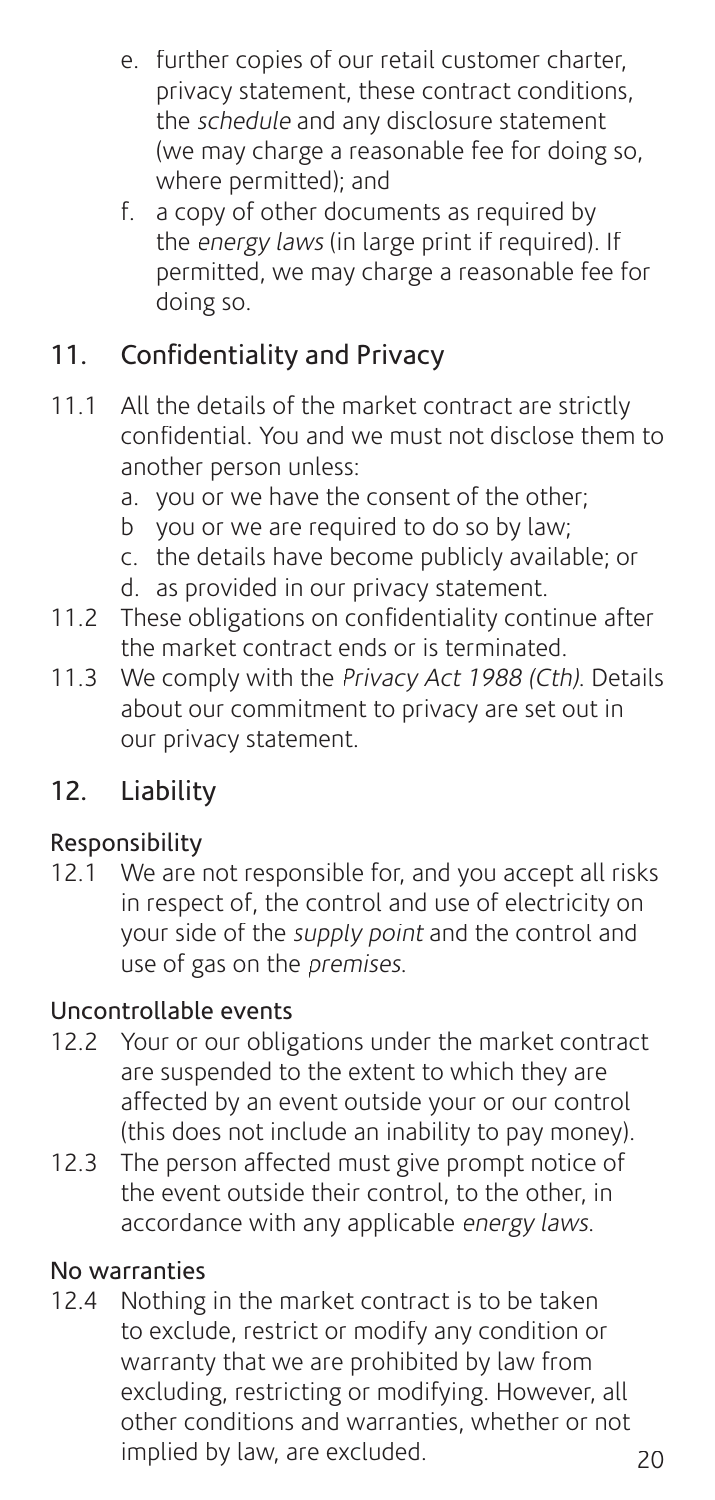12.5 The Trade Practices Act 1974 (Cth) and other laws imply conditions and warranties into certain types of contracts for the supply or sale of "goods" and "services" (within the meaning of those laws). If any condition or warranty is implied into the market contract under the Trade Practices Act 1974 (Cth) or other laws, then our liability (if any) for breach of that condition or warranty in connection with any goods or services we supply under the market contract, is limited, as far as the law permits and at our option, to resupplying the goods or services (or paying for their resupply).

## Liability

- 12.6 Subject to conditions 12.4 to 12.5, and as far as the law permits, we are not liable (under contract, tort or any other basis) for any loss or damage you suffer:
	- a. for electricity  $-$  from any fluctuations in voltage, wave or frequency;
	- b. for gas variation or deficiency in quality or pressure;
	- c. in either case, due to:
		- interruptions, restrictions or discontinuity of supply of energy permitted under the market contract or any contract with your distributor;
		- acts or omissions of your distributor (whether negligent or deliberate); or
		- anything which is beyond the control of either your distributor or us.

## Indemnity

- 12.7 To the extent permitted by law, you indemnify us against (and therefore must pay us for) loss or damage arising (other than as a result of the negligence of us, your distributor or a meter reader) in connection with:
	- a. in the case of electricity the control and use of electricity on your side of the supply point;
	- b. in the case of gas
		- any failure by you to comply with any of your obligations under the market contract;
		- any damage to the supply equipment; or
		- the control and use of gas on the *premises*.
- 12.8 The indemnities in the market contract carry on after it ends.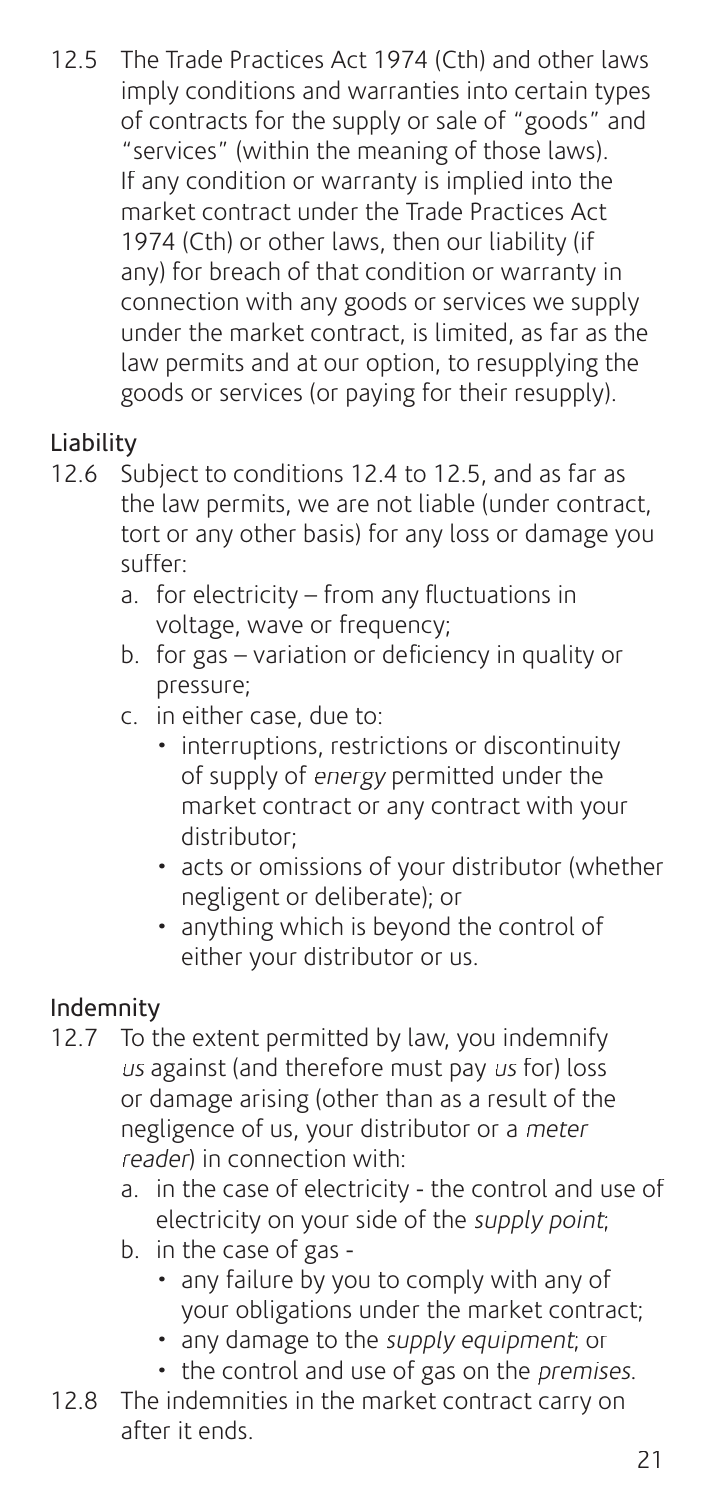12.9 Any limitations of liability or immunities granted under the National Electricity Law or the energy laws, are not limited in their operation or application by anything contained in the market contract.

## Excused from compliance with laws

- 12.10 Notwithstanding our obligation to comply with energy laws, if we or your distributor are excused from strict compliance with any aspect of those laws or the application of those laws to us, or your distributor by the regulatory authority responsible for enforcing that aspect of the energy laws, we are not obliged under the market contract to comply with that aspect of the energy laws to the extent we are so excused.
- 12.11 For the purposes of the market contract, we will not have breached any energy laws if we have, or your distributor has, acted under the direction of a relevant regulatory authority or in accordance with the terms of any relief from compliance granted in writing by a regulatory authority.

## 13. Interruptions

- 13.1 You agree that the supply of energy to the premises may be interrupted, discontinued or restricted:
	- a. when permitted or required under law or court order;
	- b. for a reason beyond our control;
	- c. by your distributor or the market and system operator,
	- d. when there are insufficient quantities of energy or system capacity to meet the needs of all users;
	- e. for repairs, testing, maintenance or other works; and
	- f. during an emergency or for reasons of public health or safety or the protection of any person or property.
- 13.2 In these circumstances, you agree immediately to cease or reduce your energy consumption at the premises and to comply with the directions of your distributor or us.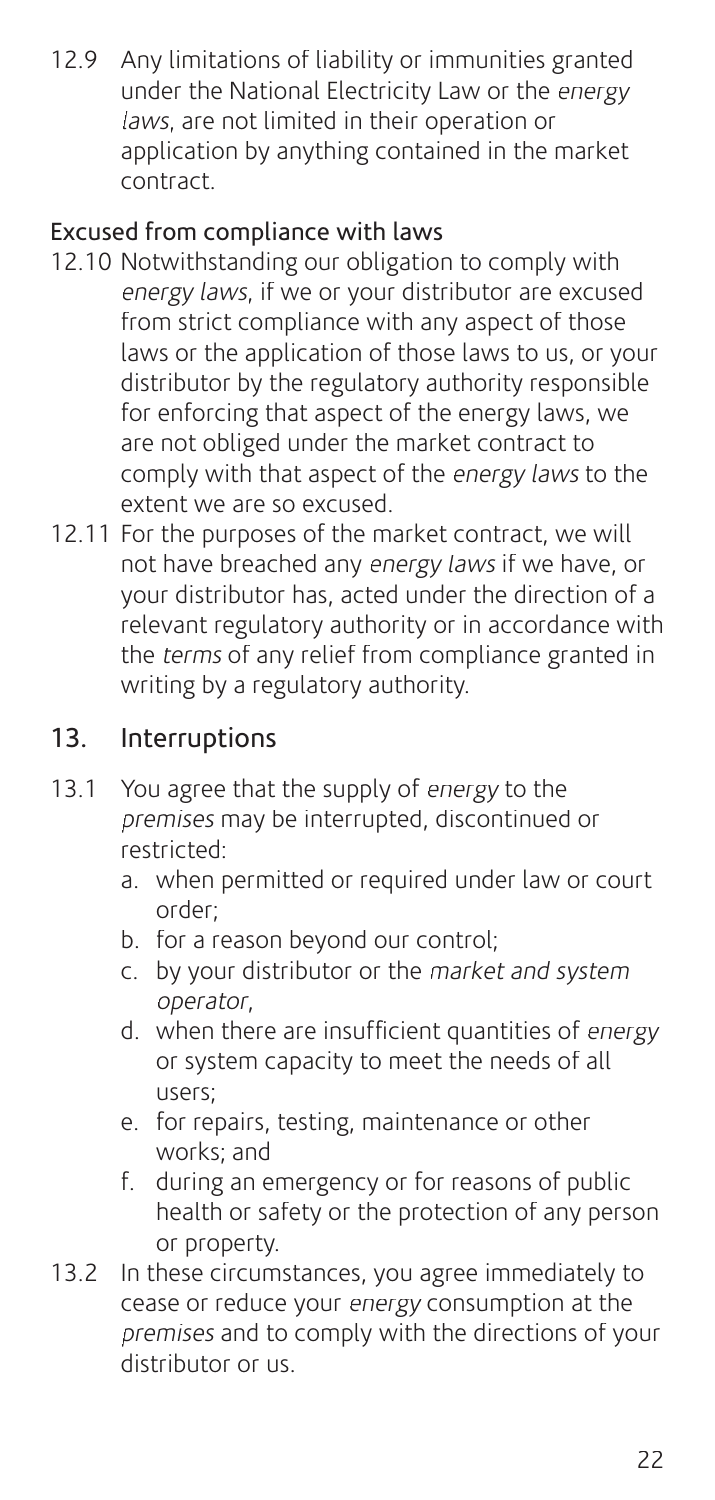13.3 Where reasonably possible and in accordance with energy laws, we or your distributor will give you prior notice of interruptions. Notices or directions given under this condition 13 need not comply with condition 15.1.

## 14. Last Resort Arrangements

- 14.1 You may transfer or be transferred as a customer to another retailer if last resort supply arrangements are implemented with respect to you. For this purpose, we will provide your personal information to that retailer.
- 14.2 The market contract automatically terminates when that transfer to another retailer becomes effective. We are not entitled to any compensation or other payment from you in respect of such a transfer, including the cost incurred by us in relation to the transfer.

## 15. General Provisions

#### **Notices**

- 15.1 Unless otherwise stated, notices by either party may be given by hand, fax, or post to the address or number of the other party set out in the schedule.
- 15.2 If a notice is sent by post, it is taken to be received 3 business days after posting unless received earlier.
- 15.3 Changes to notice details must be notified in writing to the other party.

## Variations

- 15.4 Any variations to the market contract, or any waiver of any rights, must be agreed by both us and you in writing, except for variations to charges (which are expressly provided for elsewhere in the market contract) or as set out below.
	- a. You agree that we may, by giving notice to you, vary the market contract to reflect any laws, codes, regulatory guidelines or instructions by the relevant regulator, which are amended or introduced after the contract commences.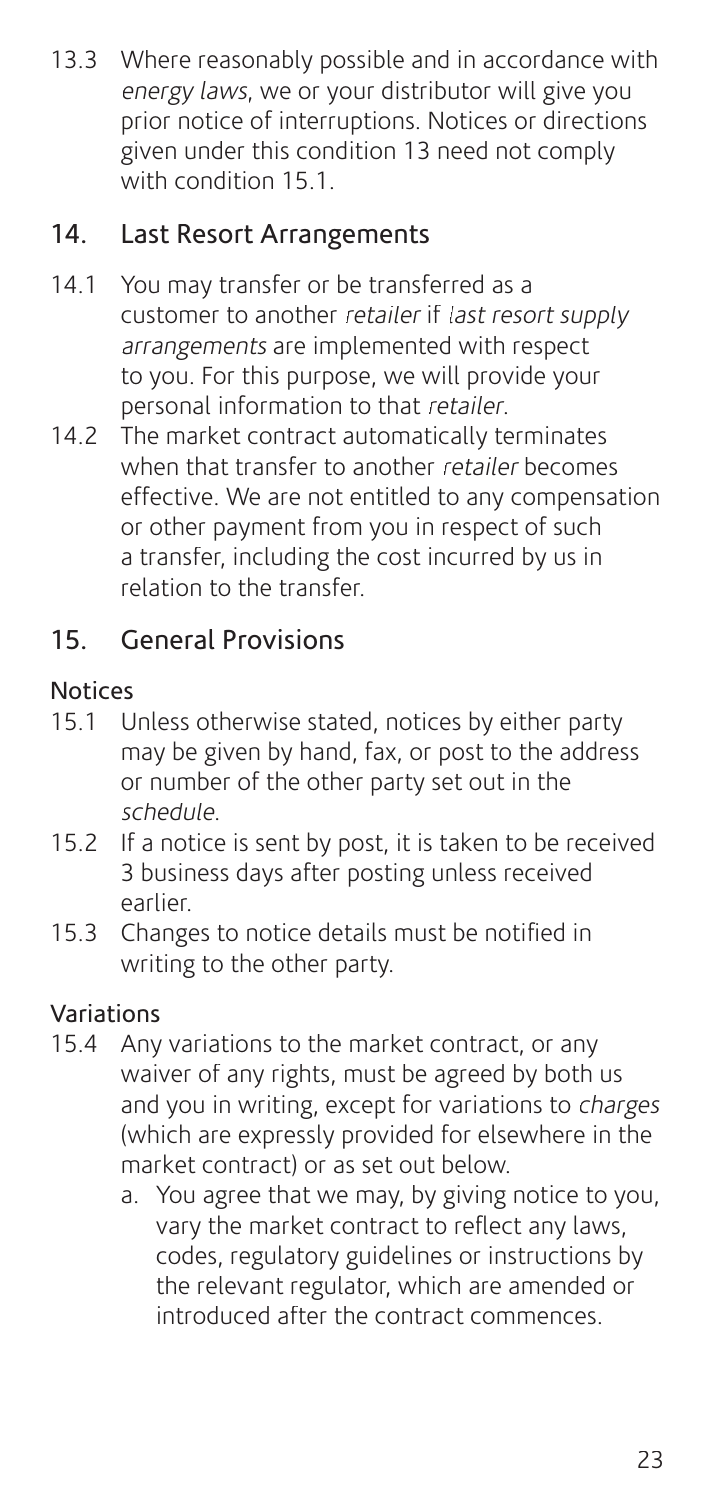- b. You agree that we may, by giving notice to you, make variations to the market contract which are reasonably necessary to achieve optimal business efficiency and performance, provided that such changes do not materially alter your rights or obligations under this agreement to your detriment.
- 15.5 You agree to comply with the market contract as amended by that notice. We will not vary the market contract under either condition 15.4 a. or b. so that it is inconsistent with the energy laws or where the energy laws require us to get your explicit informed consent to the variation.

#### Assignments and transfers

- 15.6 You may assign or create an interest in your rights under the market contract only with our prior written consent.
- 15.7 We may assign or otherwise create an interest in our rights under the market contract with your consent. In addition, you agree that we may transfer our rights or obligations under the market contract to another person as part of the transfer of all or substantially all of our retail sales business in the state in which your *premises* is located. You consent to us doing so and appoint us and any person we authorise to be your attorney to sign any document (including a deed of assignment or novation), or do anything necessary to effect the transfer of our rights or obligations under the market contract.

#### Governing law

15.8 The market contract is governed by the law in force in the state or territory in which your premises are located.

## 16. Complaints and Disputes

#### Complaint handling

16.1 We will consider any complaint made by you in accordance with the requirements of the energy laws. A complaint may be in writing or made orally and must include the reasons for seeking a review of our actions.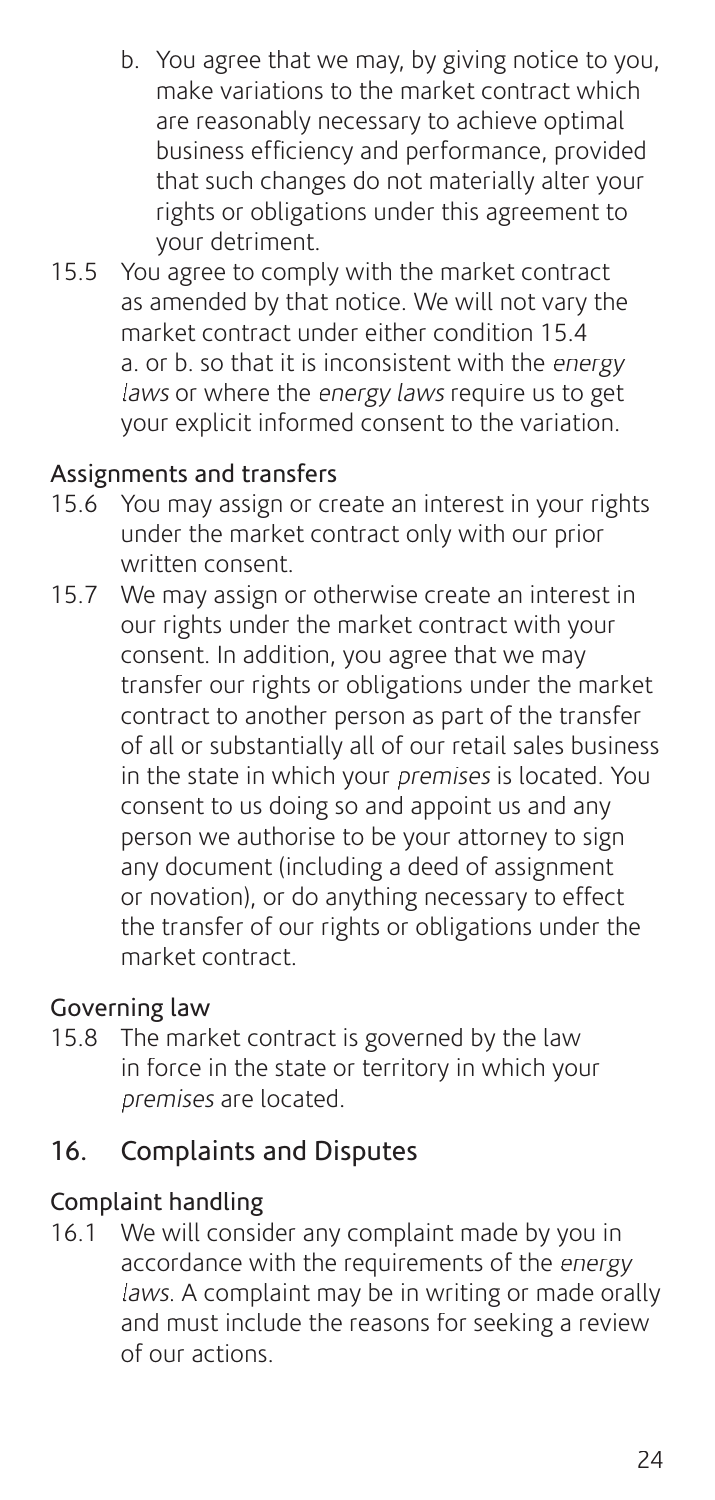#### Response to a complaint

16.2 We must respond to your complaint within the time period specified in the *energy laws*.

### Escalation of a complaint

16.3 If you are not satisfied with our response to a complaint, you may request your complaint to be raised to a higher level in our organisation.

#### Referring a complaint to the ombudsman

- 16.4 You may refer any complaint or dispute arising under the market contract, or our conduct generally, to the Ombudsman, or ask us to do so in your application to us for review. The Ombudsman's services (available to you without cost) may be used only if:
	- a. you have first made a complaint to us and sought review to a higher level under condition 16.3 and you are not satisfied with our further response; and
	- b. you notified us of your complaint within 1 year of you becoming aware of the event giving rise to the complaint.
- 16.5 In any dispute relating to services provided under the market contract, we agree to abide by the decision of the Ombudsman. You have the option of accepting the Ombudsman's decision, but if you do so, the Ombudsman's decision is final and binding on you and us.

## 17. Interpretation

17.1 The following words have these meanings:

authorised person means a person authorised by us to do anything on our behalf under the market contract;

automatic payment option means an option of paying automatically from your credit card or directly debiting your nominated financial institution account:

best endeavours in relation to a person, means the person must act in good faith and do what is reasonably necessary in the circumstances;

billing period means the period for which we issue a bill for energy supplied to you under the Market contract;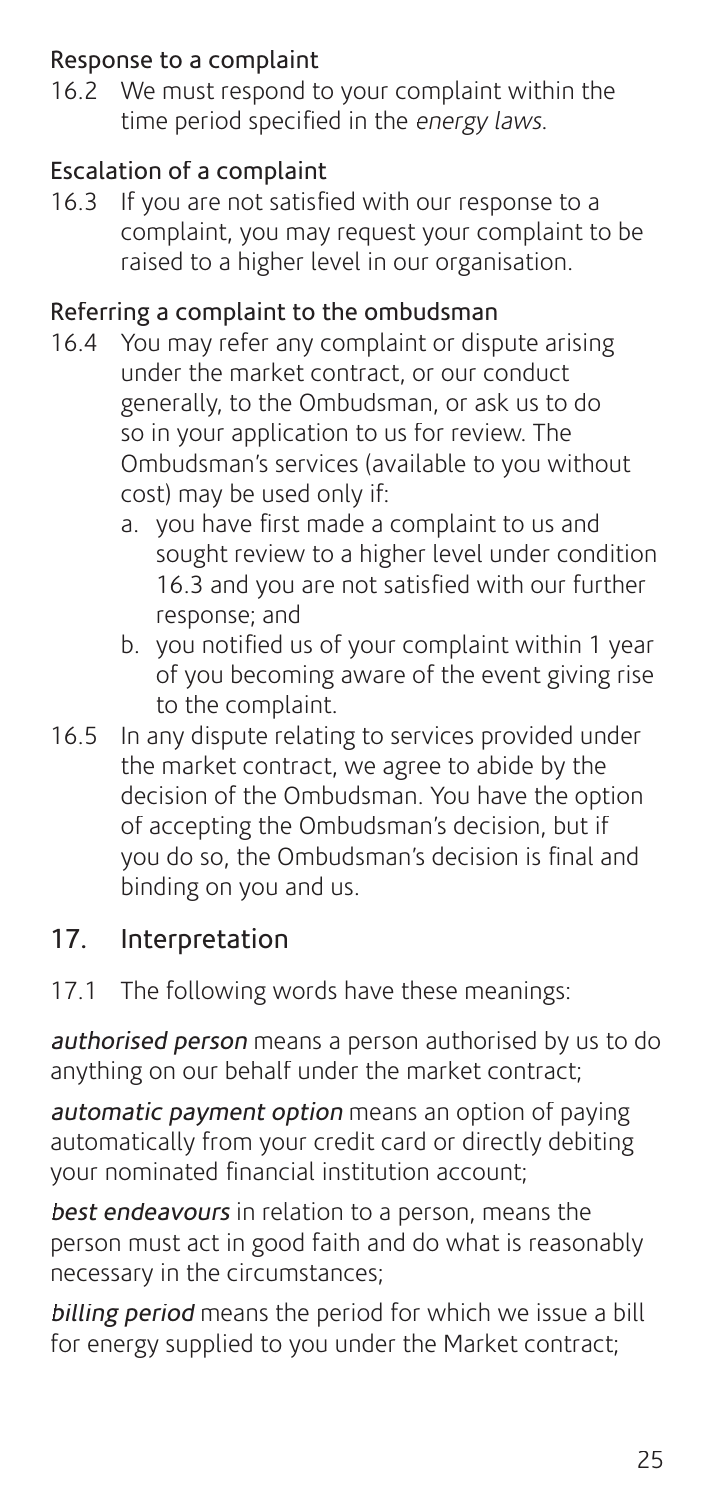business day means a day other than a Saturday, Sunday or gazetted public holiday in the relevant Australian state, territory or region where your relevant supply premises is located;

charges means the amounts payable by you under the Market contract;

connection service means the service of arranging, establishing or increasing the capacity of, the connection of the premises to the distributor's distribution system and includes maintenance of the supply point;

CPI for any period means whichever we choose of the Consumer Price Index (All Groups) for Sydney and the Consumer Price Index (All Groups) for the weighted average of all capital cities published from time to time by the Australian Bureau of Statistics or, if neither of these indices is available, another similar index determined by us;

distribution loss facton means, at any time, the multiplier then prevailing set by the distributor or estimated by us, required to adjust electricity consumption for distribution network losses relevant to the premises;

effective transfer date means the date on which the meter registered for your *supply point* is effectively allocated by the market and system operator to us:

emissions charges means the lesser of:

- a. the amount we reasonably estimate as the cost to us of meeting our emissions obligations; or
- b. any charge imposed on us if we do not, or are not able to, meet our emissions obligations,

in connection with electricity consumed at the premises.

emissions obligations means any obligations imposed on us from time to time by any legislative, regulatory or voluntary regime for the direct or indirect purpose of reducing levels of greenhouse gas emissions or for increasing the uptake of renewable electricity, including obligations under the Renewable Energy (Electricity) Act 2000 (Cth) or the conditions of any retail licence held by us;

energy means either electricity or gas, depending on which is the subject of the market contract: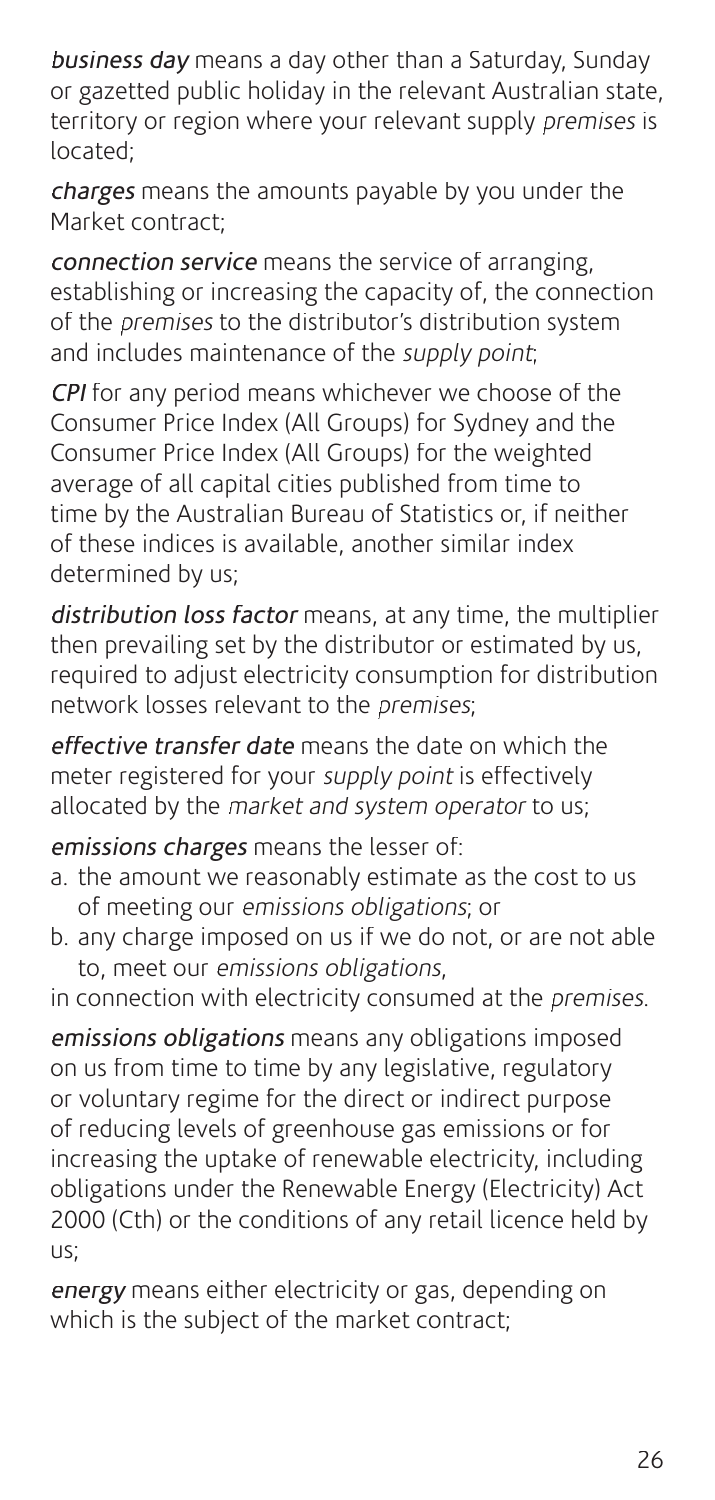energy laws means the National Electricity Rules, all applicable pipeline access arrangements, our retail licence, all regulatory documents referred to in that licence and (as applicable):

- a. for South Australia, the Electricity Act 1996 (SA) and related regulations, the Gas Act 1997 (SA) and related regulations, the Energy Retail Code and any other laws relating to the supply of energy; or
- b. for Victoria, the Electricity Industry Act 2000 (Vic) and related regulations, the Gas Industry Act 2001 (Vic) and related regulations, the Electricity Safety Act 1998 (Vic) and related regulations, the Gas Safety Act 1997 and related regulations, the Energy Retail Code and any other laws relating to the supply of energy;

GST means a goods and services tax or similar tax;

loss factors means the product of the transmission loss factor and the distribution loss factor (expressed as a percentage);

market and system operator means the body that administers the market for wholesale trading in energy in the area which encompasses the premises;

market charges means all participant fees, ancillary service charges, system security fees and other charges, levied on us in connection with energy consumed at the *premises*, as determined by the *market and system* operator;

market rate means the rate we determine from time to time and notify to you as being our market rate applicable to the rates identified in the schedule:

meter readed means a person authorised to read your meter under the market contract;

metering charges means the fees and charges we incur in arranging and maintaining metering services for the premises;

metering services includes the installation and maintenance of metering equipment at the supply point and collection and processing of the metering data in accordance with the *energy laws* and our requirements;

National Electricity Rules has the same meaning as given in the National Electricity Law;

network charges means the amounts charged by the distributor in connection with energy consumed at the premises;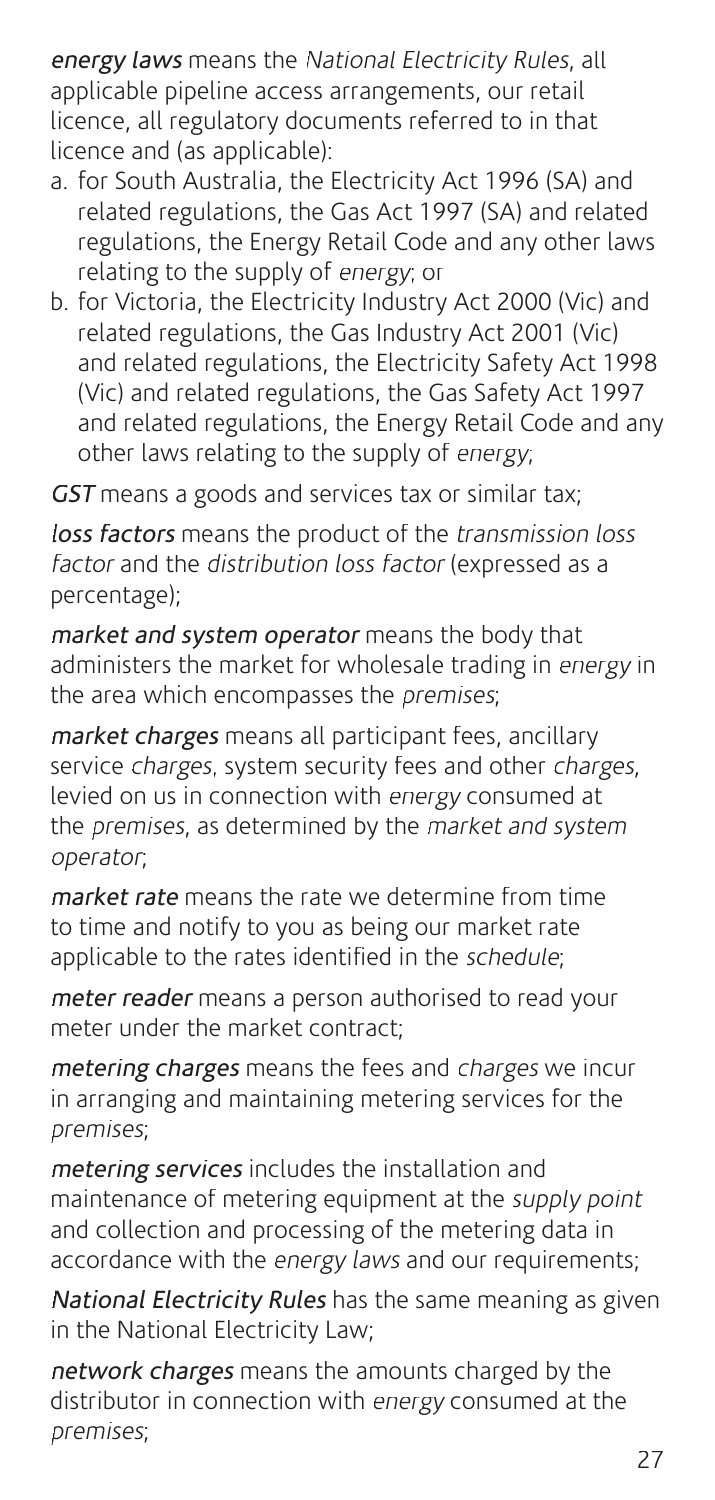Ombudsman means the relevant energy ombudsman or regulatory body responsible for energy customer complaints in the relevant Australian state or territory;

other distributor charges means any amounts charged to us by your distributor in relation to your contract with us or the premises, including charges for connection services to the premises, disconnection fees and reconnection fees, but does not include network charges;

premises means the premises for energy supply specified in the schedule. If there is more than one, it refers to all of them together and each of them separately (as the context requires);

retailed means a holder of a retail licence under the relevant energy laws;

schedule means either the signed market offer or, in the case of voice recorded contracts, the verbal contract confirmation, as applicable;

security deposit (also known as a refundable advance) means cash or other security deposit, bank guarantee, parent guarantee, letter of credit or other form of credit support;

#### small customer means:

- a. for electricity, a customer that consumes or is expected to consume electricity at their premises at the rate of less than or equal to 160MWh per year; and
- b. for gas, a customer that consumes or is expected to consume gas at their premises at the rate of:
	- i. in South Australia, less than or equal to 1TJ per year; or
	- ii. in Victoria, less than or equal to 5000GJ per year;

supply equipment means facilities (including the measuring equipment) installed at or near the supply point to deliver gas from the network, to regulate that delivery, and to measure the gas quantity withdrawn at the supply point;

supply point means the point at which the distributor's distribution system connects to the energy network at the premises and includes your meter;

term means the period stated in the schedule as the "term";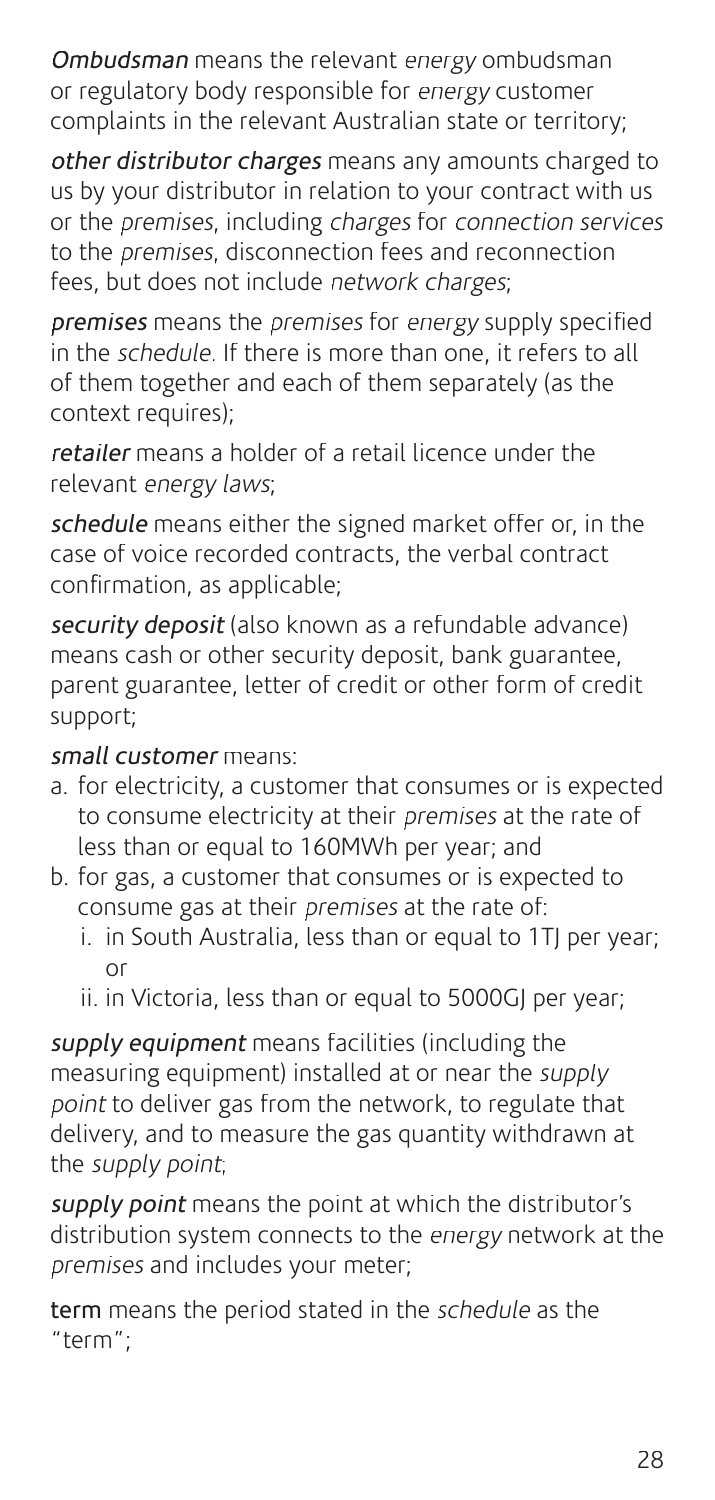transmission loss factor means, at any time, the multiplier then prevailing set by the market and system operator or estimated by us required to adjust electricity consumption for transmission losses relevant to the premises;

#### upstream event means:

- a. the occurrence of any 'force majeure' event under any wholesale gas purchase or transport arrangement to which we are a party;
- b. the exercise of rights by the other party to reduce the quantity of gas sold or delivered under any wholesale gas purchase or transport agreement to which we are a party;
- c. the amendment, suspension or termination (either in whole or relating to any quantity of gas) of any gas purchase or transport arrangement to which we are a party and which is not in our control; or
- d. any new amount or increase in any amount, passed through to us by the other party to a wholesale gas purchase or transport arrangement to which we are a party to reflect a cost incurred by that party;

verbal consent documents means the documents we provide to you subsequent to your verbal consent to a market contract which may include the contract conditions, our retail customer charter and any disclosure statement.

- 17.2 A reference to:
	- a. we means Simply Energy (ABN 67 269 241 237), a partnership comprising IPower Pty Ltd (ACN 111 267 228) and IPower2 Pty Ltd (ACN 070 374 293), and their successors and assigns;
	- b. you means the person or persons named in the schedule as "customer". If there are more than one, you means each of them separately and every two or more of them jointly. You includes your successors;
	- c. the singular includes the plural and vice versa;
	- d. any thing includes the whole and each part of it;
	- e. a document includes any variation or replacement of it;
	- f. law means common law, principles of equity and laws made by parliament (including regulations and other instruments under them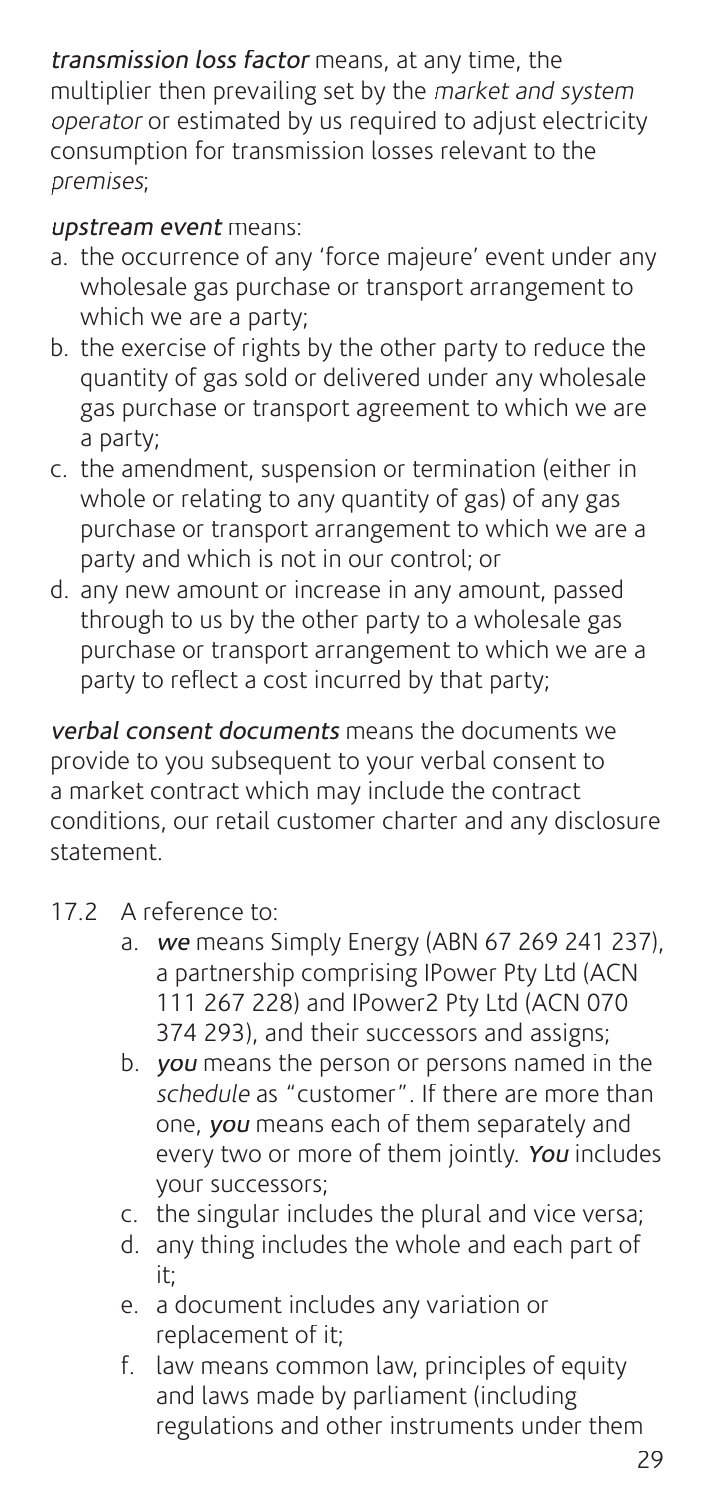(such as orders and determinations), and consolidations, amendments, re-enactments or replacements of them;

- g. the words 'including', 'such as' or 'for example', are not words of limitation;
- h. the word 'person' includes an individual, a firm, a body corporate, an unincorporated association or an authority; and
- i. administration or other costs we incur include our internal costs.
- 17.3 The schedule and any disclosure statement prevails over these contract conditions to the extent of any inconsistency.
- 17.4 If any term of this contract indicates that we have a discretion, we exercise it, in addition to any other ground we specify, reasonably, in order to achieve optimal business efficiency and performance.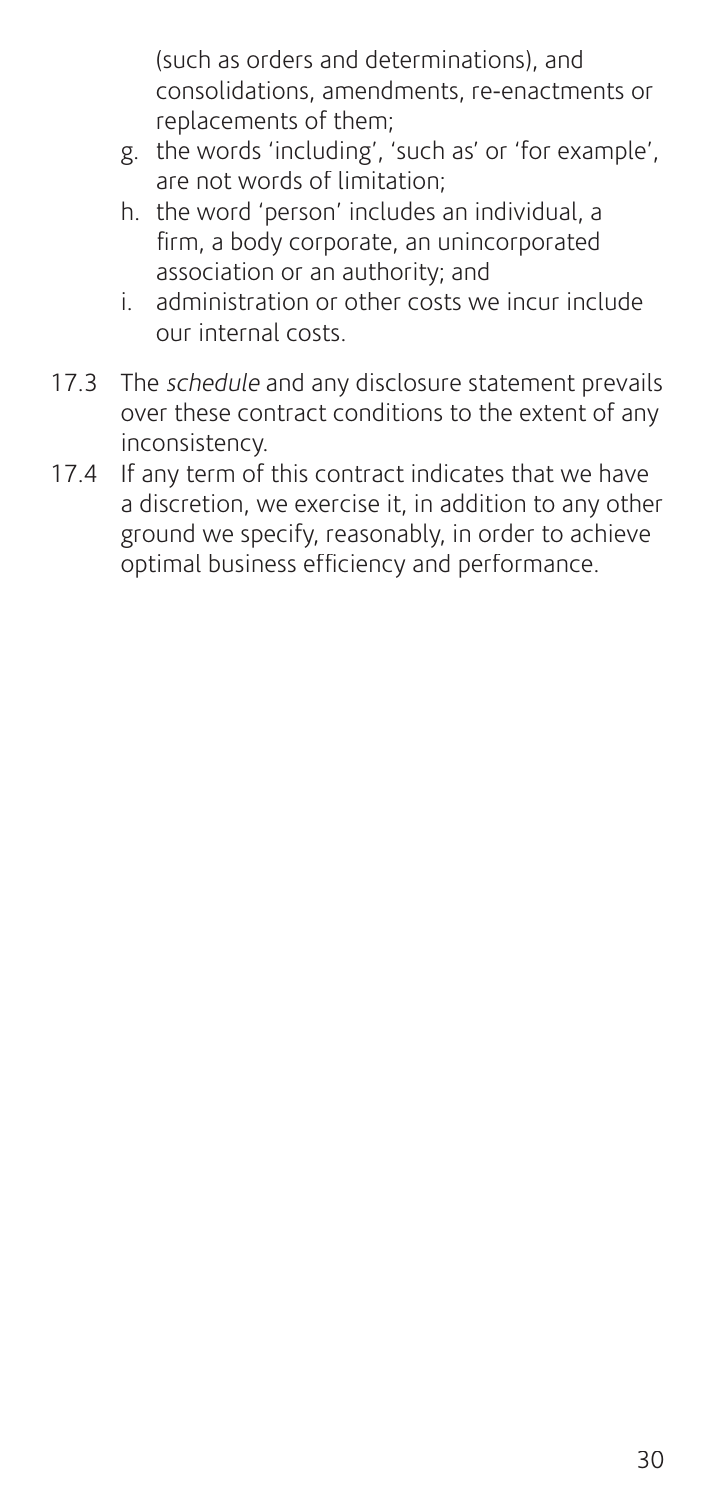## Privacy Statement

(Words printed like this have the meanings set out in condition 17 of the contract conditions).

## What this statement is about

Your right to privacy is important to us. This statement explains your privacy rights and our rights and obligations in relation to your personal information, and forms part of your market contract with us.

## Your rights

You need not give us any of the personal information requested in the schedule or any other document or communication relating to the market contract. However, without this information, we may not be able to supply you with energy or provide you with related services, and are not obliged to do so.

## Collecting your personal information

We may collect personal information about you, including your name, address, date of birth, other contact details and payment details. We collect this information from you directly, and where permitted or required by the Federal Privacy Act and the National Privacy Principles, from third parties such as distributors or your authorised representative.

#### How we use your personal information

We will only use your personal information for our normal and authorised business purposes and operations, such as to:

- process the information provided by you by phone, in the *schedule*, or through our website;
- conduct appropriate checks for credit-worthiness and fraud (including obtaining a credit report (consumer or commercial) about you from a credit reporting agency to assess our requirements for credit support);
- allow us and our contracted suppliers to supply you with energy and related services;
- administer and manage the market contract (including process bills and receive payments, advise overdue payments to a credit reporting agency, keep you informed of changes that may impact you, etc);
- verify your identity and respond to your inquiries or complaints; and/or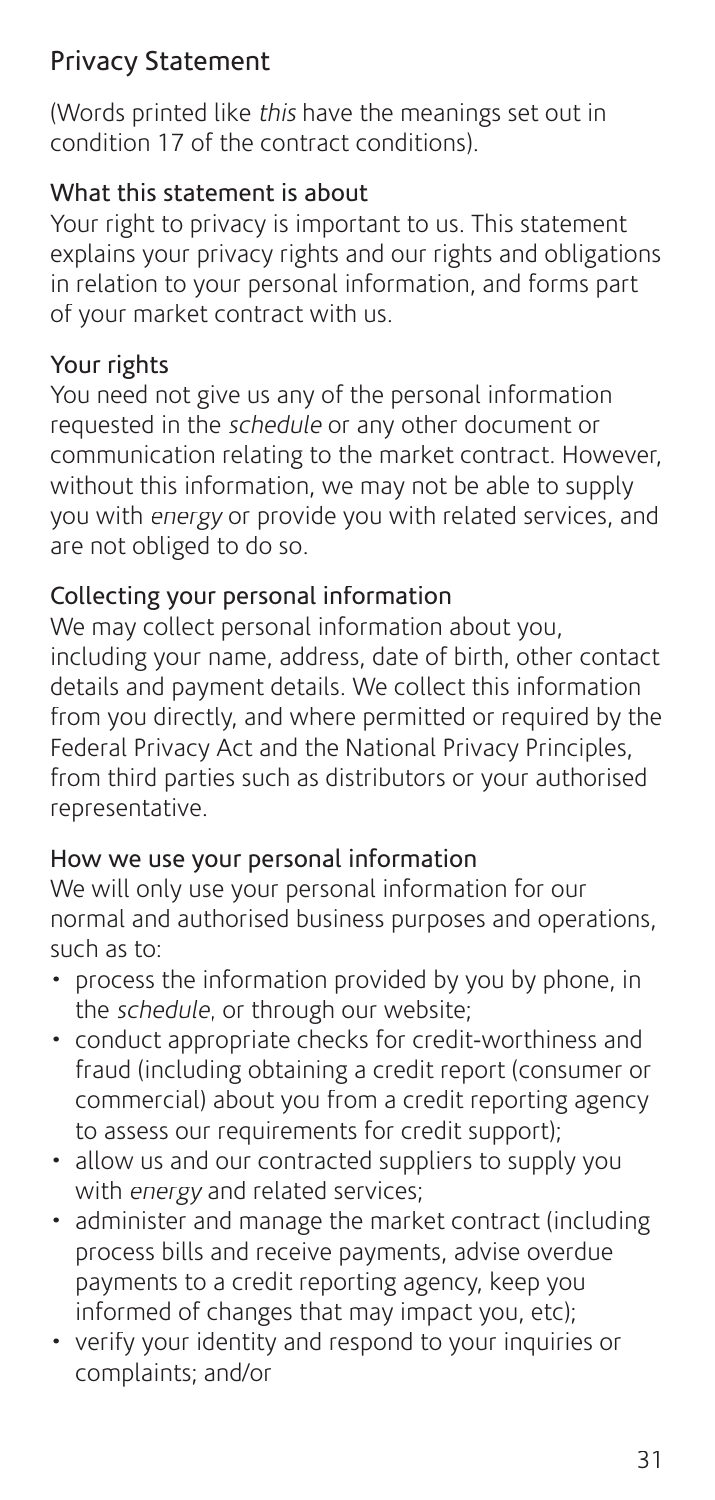• facilitate our internal business operations, including fulfilment of any legal requirements and confidential systems maintenance and testing.

We may also use your personal information to advise you of offers and promotions that you may be interested in. Please let us know should you not wish to receive such information by calling 13 88 08.

Our right to disclose your personal information We may disclose your personal information in the following circumstances:

- to our agents, professional advisors (including lawyers), contractors, third party service providers or entities related to us but only for the purposes of our business;
- where the law requires or permits us to do so (for example, for law enforcement);
- for the purposes of any energy market process or system (including to distributors and to enable registration of a retailer as the party financially responsible for energy consumption at the premises and settlement of transactions and payments);
- to any organisation involved in a corporate re-organisation with us, or considering acquiring an interest in our assets or business, to whom we may transfer all or part of our assets or business, or with whom we may form an alliance for our business purposes, or to any of their advisors;
- to any financial institution or credit card provider that you have authorised to make an automatic payment to us;
- to your authorised representatives and legal advisors where required by you; or
- to other organisations if you request us to do so or if you consent.

## Your access to your personal information

You have a right to access your personal information, subject to some exceptions allowed by law. You may at any time request access to personal information held by us about you and ask us to correct it if you believe it is incorrect or out of date. We do not charge a fee for an access request but we may charge you our reasonable costs of processing your request.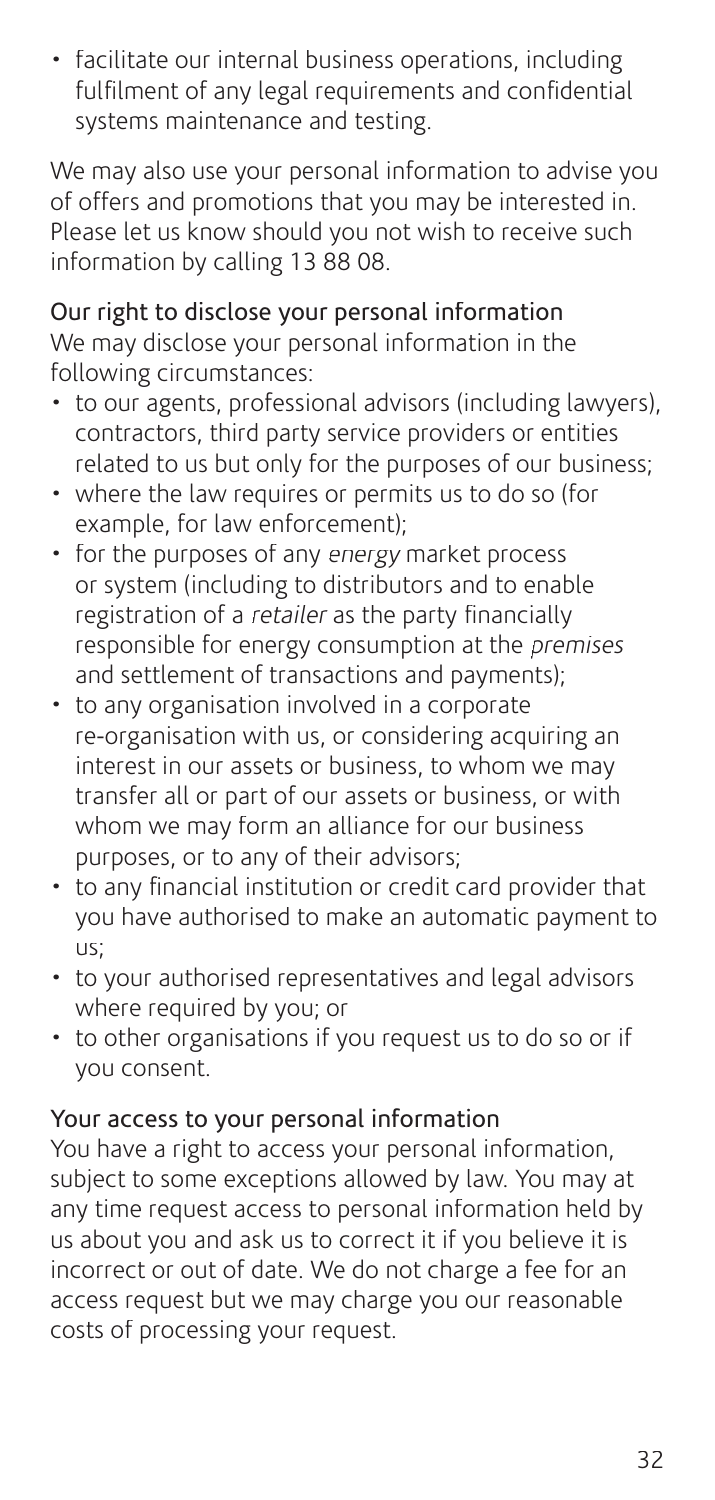You are entitled to access a credit report about you obtained by Simply Energy. You may also request amendments to a credit report where held by Simply Energy. We will refer such requests for access or amendment, which must be in writing, to the credit reporting agency which has prepared the credit report.